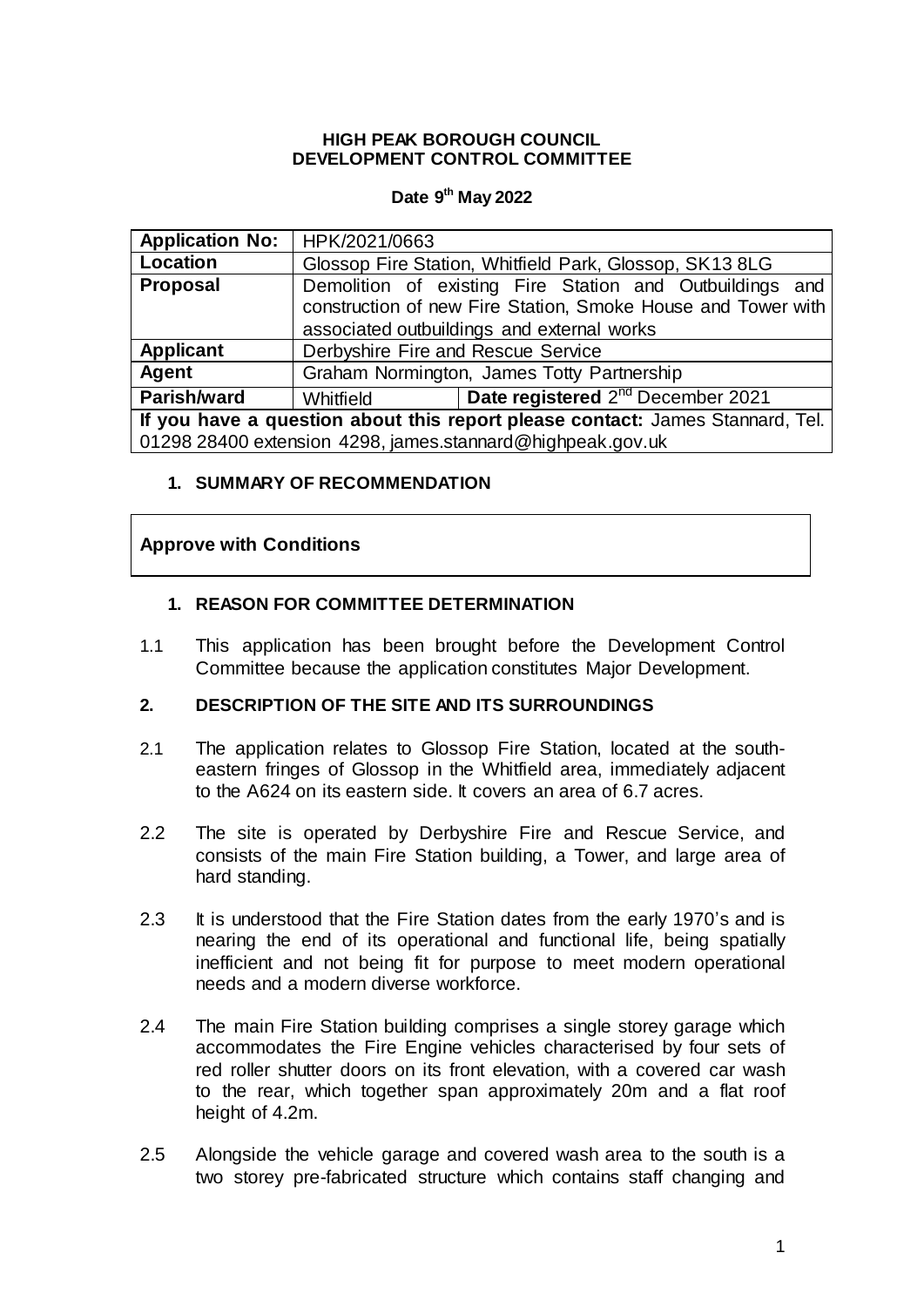toilet facilities, office space, and a boiler room. This structure has a height of 5.9m and spans a similar depth to the engine shed and a width of approximately 11m.

- 2.6 To the rear of these buildings is a large yard area accessed via the north of the engine shed. At the far eastern end of this yard is a single storey building which is a garage and gym and stands alongside a large pre-fabricated tower which stands at an approximate height of 15m.
- 2.7 The site benefits from direct access from the public highway onto Charlestown Road and is surrounded on three sides by a large area of mature woodland.
- 2.8 A row of four terraced properties stand immediately to the north-east which are understood to have previously housed crew that were stationed at Glossop. These buildings are subject to a separate application under HPK/2022/0028 for the following:

"the temporary works and temporary change of use in association with the proposed redevelopment of the Fire Station in Glossop. Work to include a temporary structure to house the two fire appliances and fire kit and the use of 4 no former Fire Crew houses for welfare and administration during the construction period of the new fire station"

2.9 For the purposes of the Local Development Plan, the site lies within the built-up area boundary of Glossop and adjacent to the Whitfield Conservation Area boundary on its eastern side.

#### **3. DESCRIPTION OF THE PROPOSAL**

- 3.1 This application follows positive pre-application advice and seeks full planning permission for the demolition of the existing Fire Station and associated Outbuildings and the construction of a new modern Fire Station, Smoke House and Tower with associated outbuilding and external works.
- 3.2 The need and justification for the development is set out under Section 2.0 of the accompanying Design and Access Statement, and is summarised as follows:
	- A change of duty system in Glossop approved in 2018 has resulted in the 12no. service houses on site become surplus to requirements. 6no. houses were put up of sale with the remaining 6 retained, with 4no. houses being sold at the time of submission. It is intended to to sell off the remaining houses to part fund the redevelopment of the Fire Station. Due to changes in the duty system, the fire station is now staffed during the day but at night emergency response id provided by "on-call" firefighters who live off site and within Glossop.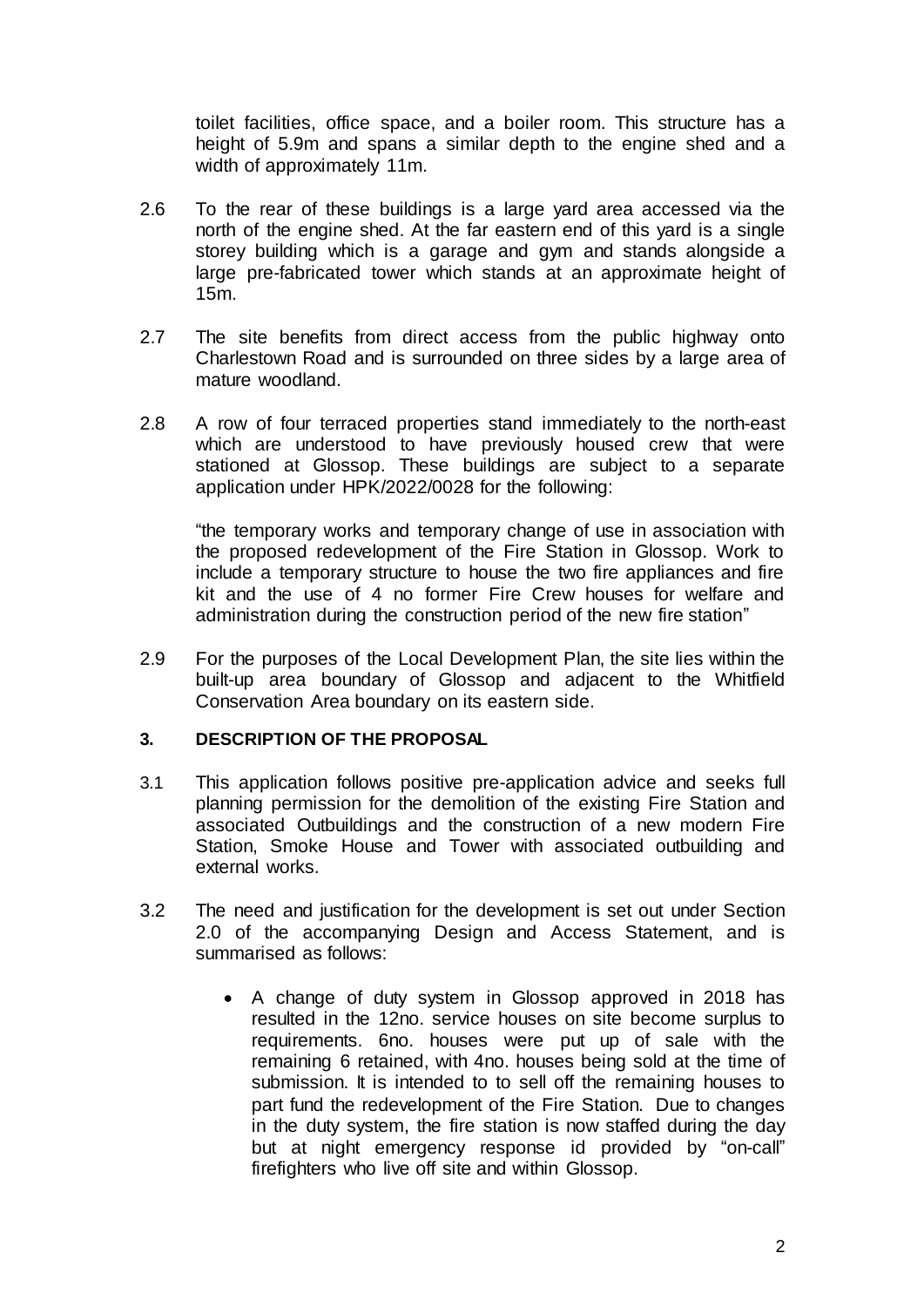- The existing building was constructed in 1972 and is reaching the end of its operational and functional life, becoming spatially inefficient and no longer being fit for purpose, to meet the operational requirements of the duty system and for the needs of a modern diverse workforce
- In order to facilitate construction of the new station, the existing building will need to be demolished as the first phase of work. Temporary accommodation will be required on site for the personnel and appliances.
- 3.3 Section 3.0 of the Design and Access Statement sets out the details of the proposed development, which is summarised as follows:
	- Demolition of existing buildings
	- Construction of new Fire Station and two storey Office/Changing **Block**
	- Construction of new Smoke House and Garage Block
	- Reconfiguration of hard standing to facilitate parking
	- New retaining wall on northern boundary
- 3.4 The Site, Floor and Elevation Plans are helpfully accompanied by digital photo montages contained under Appendix C of the Design and Access Statement. The full set of plans and technical documents that form the application are set out as follows:

#### Plans

| - Location Plan                              | (05A) |
|----------------------------------------------|-------|
| - Proposed Site Plan                         | (10M) |
| - Proposed Floor Plan                        | (11G) |
| - Proposed Site Plan with Topographic Survey | (12A) |
| Proposed Smoke House Floor Plan              | (18C) |
| <b>Proposed Fire Station Elevations</b>      | (23A) |
| <b>Proposed Smoke House Elevations</b>       | (24)  |
|                                              |       |

- Tower Survey Topographic Survey
- Tower Survey Utilities Survey
- Below Ground Drainage Layout
- Below Ground Drainage Strategy
- Proposed External Works
- External Lighting Layout
- Tree Schedule
- Tree Survey Plan

#### Technical Documents

- Design and Access Statement
- Ecological Appraisal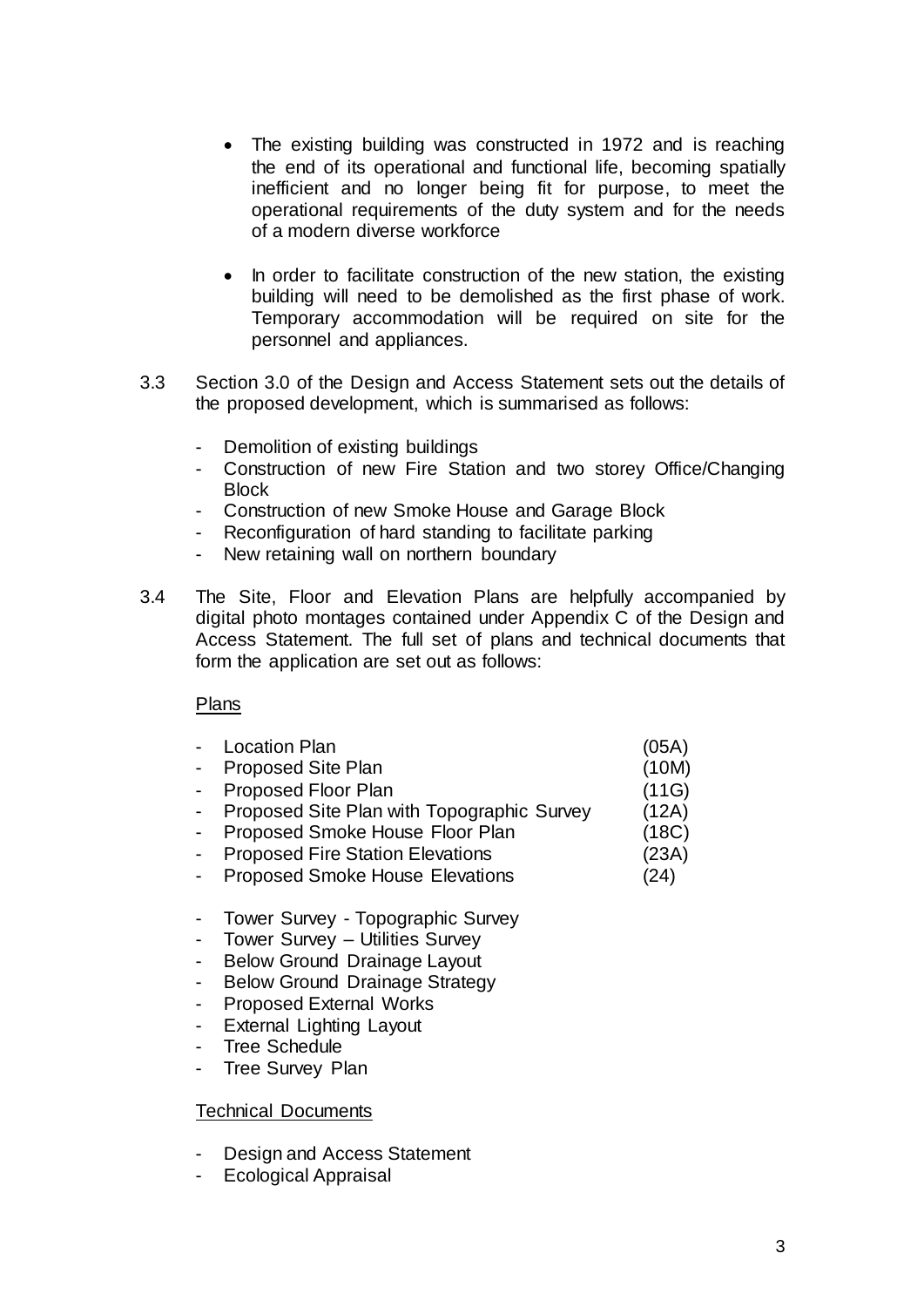- Habitat Creation Note
- Geo Environmental Appraisal
- Noise Assessment
- Flood Risk Assessment
- Asbestos Management Survey
- Tree Schedule
- Arboricultural Report
- 3.5 All plans and documentation associated with the application can be viewed online via the following link on the Council's website [http://planning.highpeak.gov.uk/portal/servlets/ApplicationSearchServle](http://planning.highpeak.gov.uk/portal/servlets/ApplicationSearchServlet?PKID=251854) [t?PKID=251854](http://planning.highpeak.gov.uk/portal/servlets/ApplicationSearchServlet?PKID=251854)

#### **4. RELEVANT PLANNING HISTORY**

4.1 The site has been subject to the following planning history:

HPK/2005/0016 Residential Development (Withdrawn)

- 4.2 The following applications are pending a decision and are directly related to this application:
	- HPK/2022/0028 Temporary works and temporary change of use in association with the proposed redevelopment of the Fire Station in Glossop. Work to include a temporary structure to house the two fire appliances and fire kit and the use of 4 no former Fire Crew houses for welfare and administration during the construction period of the new fire station

#### **5. PLANNING LEGISLATION RELEVANT TO THE DECISION**

#### **High Peak Local Plan 2016**

- S1 Sustainable Development Principles
- S1a Presumption in Favour of Sustainable Development
- S2 Settlement Hierarchy
- S5 Glossopdale Sub-area Strategy
- EQ5 Biodiversity
- EQ6 Design and Place Making
- EQ7 Built and Historic Environment
- EQ9 Trees, Woodland and Hedgerow
- EQ10 Pollution Control and Unstable Land
- EQ11 Flood Risk
- CF3 Infrastructure Provision
- CF6 Accessibility and Transport

## **Supplementary Planning Guidance**

High Peak Design Guide SPD (2018)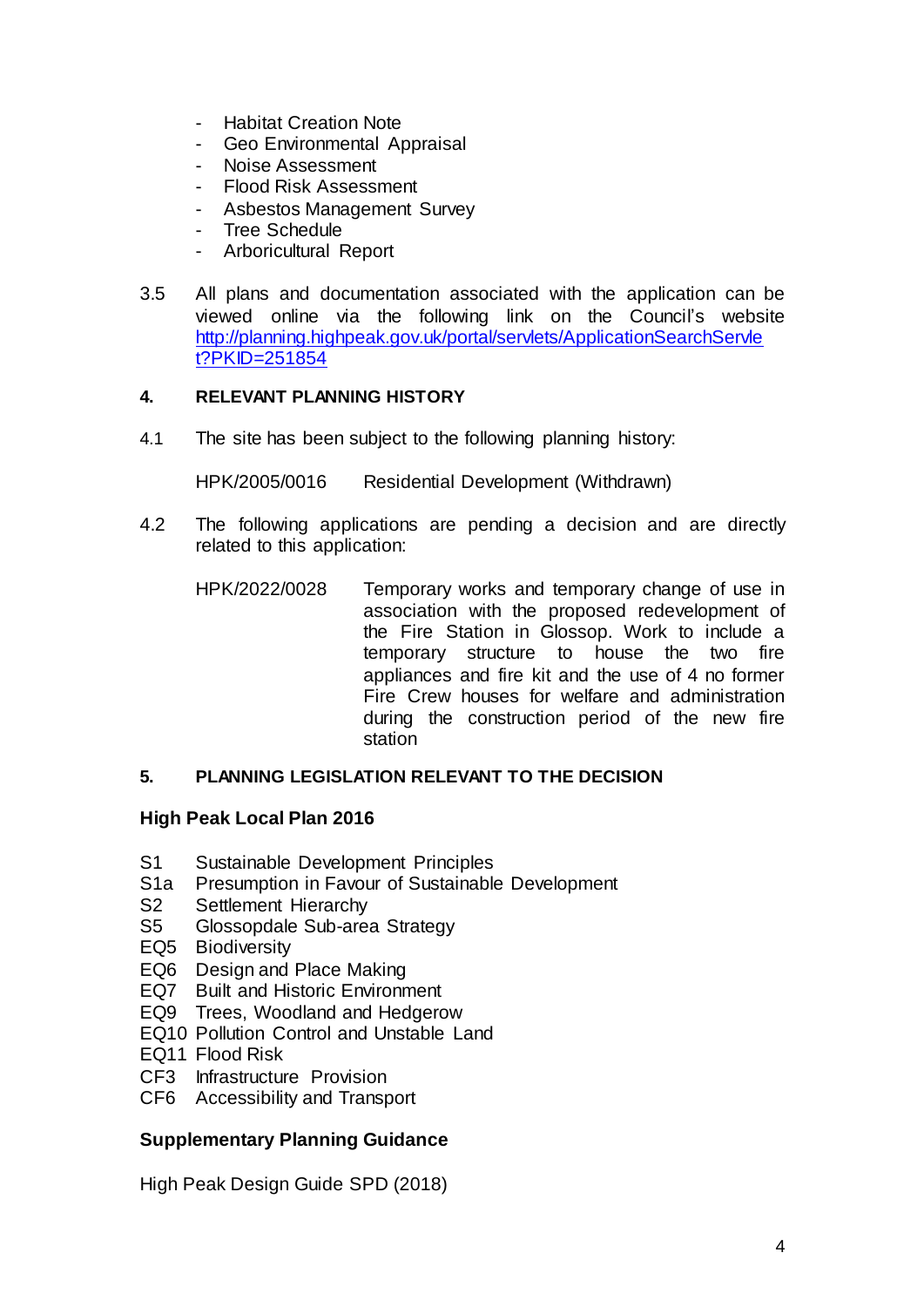## **National Planning Policy Framework 2021**

| Achieving Sustainable Development                            | Chapter 2 |            |
|--------------------------------------------------------------|-----------|------------|
| Promoting Healthy and Safe Communities                       | Chapter 8 |            |
| Chapter 9<br><b>Promoting Sustainable Transport</b>          |           |            |
| Chapter 11<br>Making Effective Use of Land                   |           |            |
| Achieving Well Designed Places                               |           | Chapter 12 |
| Conserving and Enhancing the Natural Environment Chapter 15  |           |            |
| Conserving and Enhancing the Historic Environment Chapter 16 |           |            |

#### **6. CONSULTATIONS CARRIED OUT**

| Site notice              | Expiry date for comments: $5th$ January 2022             |  |
|--------------------------|----------------------------------------------------------|--|
| <b>Neighbour letters</b> | Expiry date for comments: 28 <sup>th</sup> December 2021 |  |
| <b>Press Notice</b>      | Expiry date for comments: $6th$ January 2022             |  |

- 6.1 No comments from neighbouring properties or the general public have been received
- 6.2 The following table shows the comments received from relevant statutory consultees in connection with the application.

| <b>Consultee</b>                           | <b>Comments</b>                                                                                                                                                                                                                                                                                                                                                                                                                                                                                                                                                                                                                                                      |
|--------------------------------------------|----------------------------------------------------------------------------------------------------------------------------------------------------------------------------------------------------------------------------------------------------------------------------------------------------------------------------------------------------------------------------------------------------------------------------------------------------------------------------------------------------------------------------------------------------------------------------------------------------------------------------------------------------------------------|
| <b>DCC Flood Risk</b>                      | No objection subject to conditions.                                                                                                                                                                                                                                                                                                                                                                                                                                                                                                                                                                                                                                  |
| <b>DCC Highways</b>                        | On the basis the proposals are for a replacement fire<br>station, with only a modest increase in gross floor area,<br>and without any alterations or impact on the existing<br>access or public highway, there are no sustainable<br>objections in principle to the development proposals as<br>submitted.                                                                                                                                                                                                                                                                                                                                                           |
| <b>Derbyshire</b><br><b>Wildlife Trust</b> | Initial comments:<br>We have reviewed the Ecological Appraisal (FPCR,<br>2021). Protected species constraints appear limited to<br>nesting birds,<br>which can be mitigated for through seasonal restrictions<br>to<br>felling/clearance. The report does state that no trees with<br>greater than 'low' bat roost potential were identified but no<br>further information is given on which were assessed as<br>'low' rather than 'negligible'. It should be clarified by the<br>ecologists if any of the trees identified for removal in the<br>Arboricultural Assessment (FPCR, 2021) are assessed as<br>low as these will require a soft felling approach, which |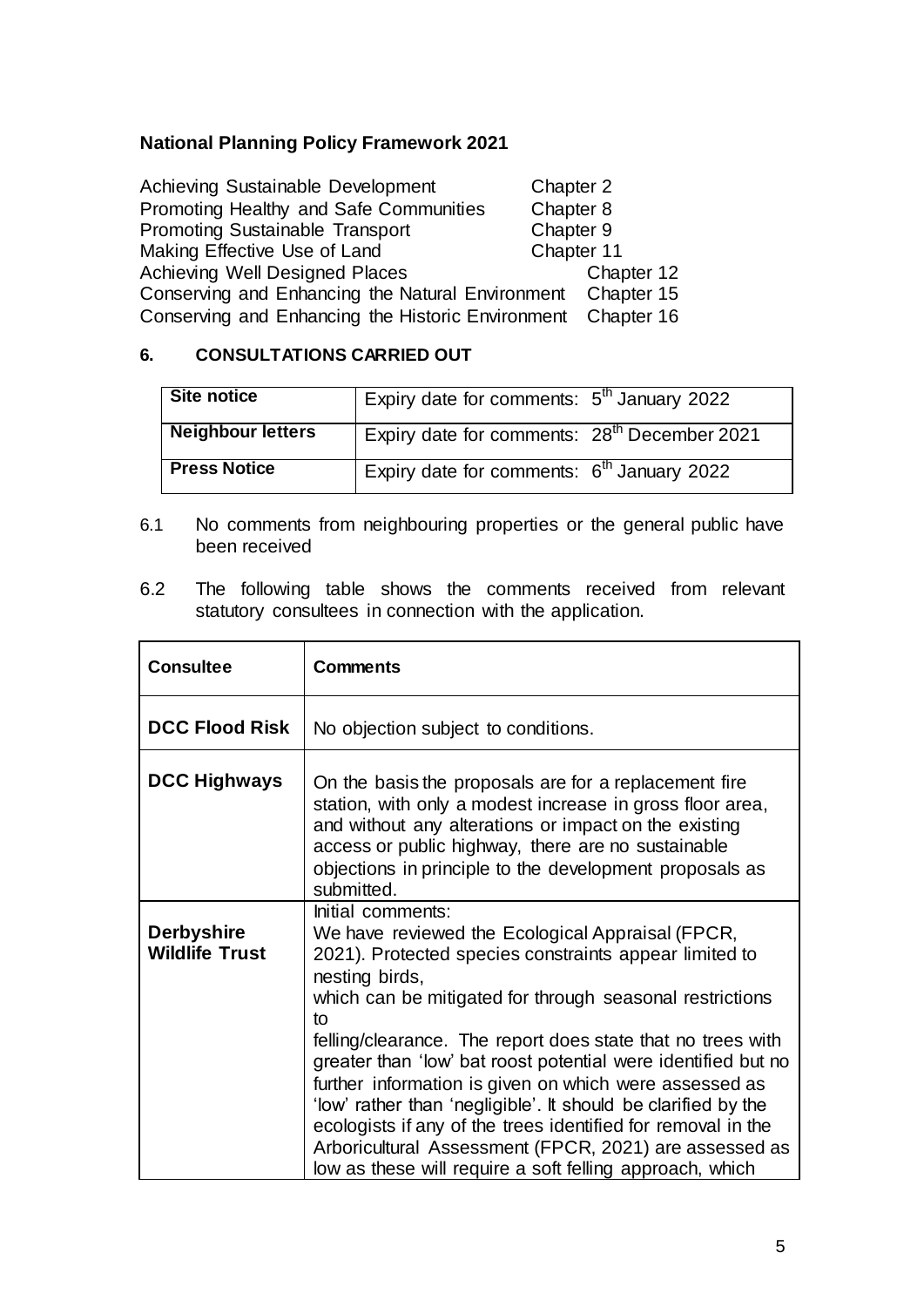| should be secured through a condition.                                                                                                                                                                                                                                                                                                                                                                                                                                                                                                      |
|---------------------------------------------------------------------------------------------------------------------------------------------------------------------------------------------------------------------------------------------------------------------------------------------------------------------------------------------------------------------------------------------------------------------------------------------------------------------------------------------------------------------------------------------|
| A total of eight trees and a small tree group are proposed<br>for removal. Whilst we encourage retention of mature<br>trees wherever possible, this appears to be a small<br>proportion of the total tree/woodland resource on site.<br>Compensation is proposed through new tree planting and<br>improved management of the rest of the woodland<br>including the removal of non-native species. This appears<br>reasonable, however we expect further comments on the<br>proposed tree removal to<br>be provided by the LPA tree officer. |
| We note that no biodiversity metric has been provided<br>and given that the majority of impacts appear to be on<br>hardstanding and small areas of amenity grassland, it<br>may not be strictly                                                                                                                                                                                                                                                                                                                                             |
| necessary in this instance. However, to enable the LPA to<br>make a robust assessment against local and national<br>planning policies, we suggest that some quantifiable<br>information is provided including numbers and species of<br>trees that will be planted to offset those lost and the total<br>area of woodland to be entered into a Landscape and<br>Biodiversity Enhancement and Management Plan<br>(LBEMP).                                                                                                                    |
| <b>Revised Comments</b>                                                                                                                                                                                                                                                                                                                                                                                                                                                                                                                     |
| Many thanks for sending across the two new documents.<br>The Lighting Plan appears reasonable and should be<br>implemented in full. All trees with 'low' bat roost potential<br>as indicated on Figure 3 of the FPCR letter dated 7 <sup>th</sup><br>March 2022, should be subject to a soft-fell approach, if<br>they require removal. Whilst it would be preferable to<br>have some commitment to tree replacement at this stage,<br>it can be secured through a planning condition (see first<br>bullet point in LBEMP wording).         |
| Our recommended conditions are as follows:                                                                                                                                                                                                                                                                                                                                                                                                                                                                                                  |
| <b>Nesting Birds</b><br>No vegetation clearance shall take place between 1st<br>March and 31st August inclusive, unless preceded by a<br>nesting bird survey undertaken by a competent ecologist.<br>If nesting birds are present, an appropriate exclusion<br>zone will be implemented and monitored until the chicks<br>have fledged. No works shall be undertaken within<br>exclusion zones whilst nesting birds are present.                                                                                                            |
| <b>Tree Removal</b>                                                                                                                                                                                                                                                                                                                                                                                                                                                                                                                         |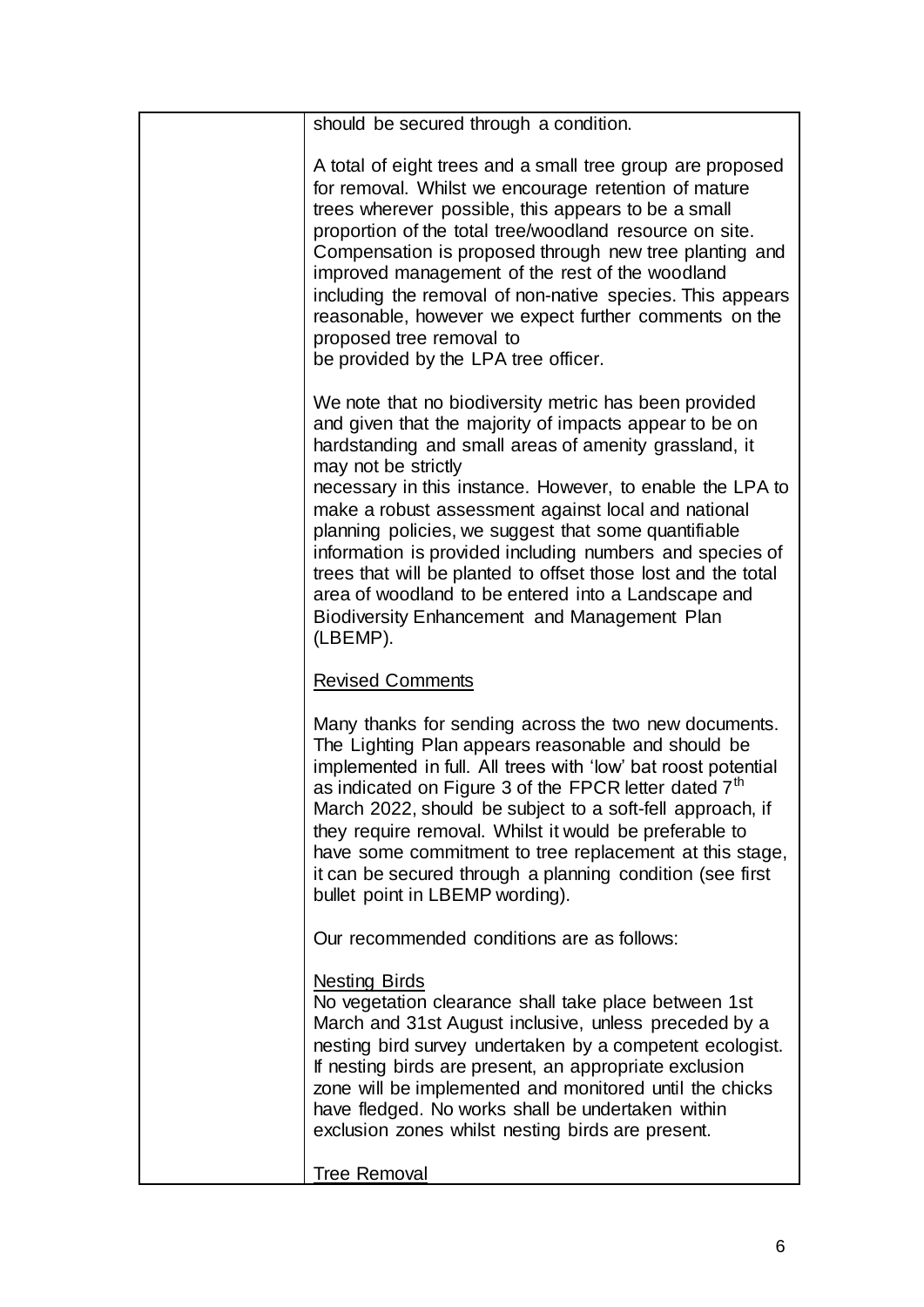| All trees proposed for removal which have been assessed<br>to display low bat roost potential shall be subject to an<br>updated ground-based assessment prior to felling and<br>then removed using a soft-fell approach. Further details<br>and a plan of the trees with low bat roost potential are<br>provided in the FPCR letter, dated 7 <sup>th</sup> March 2022 (Ref:<br>7063/ET/IH).                                                                             |
|-------------------------------------------------------------------------------------------------------------------------------------------------------------------------------------------------------------------------------------------------------------------------------------------------------------------------------------------------------------------------------------------------------------------------------------------------------------------------|
| Lighting Plan<br>[Can now be a compliance condition with GFS-ESD-XX-<br>XX-DR-E-6900 Rev. P1]                                                                                                                                                                                                                                                                                                                                                                           |
| <b>Landscape and Biodiversity Enhancement &amp;</b><br>Management Plan (LBEMP)                                                                                                                                                                                                                                                                                                                                                                                          |
| A Landscape and Biodiversity Enhancement and<br>Management Plan (LBEMP) shall be submitted to, and be<br>approved in writing by, the LPA prior to the<br>commencement of the development. The aim of the<br>LBEMP is to maximise the biodiversity value of onsite<br>habitats and should combine both the ecology and<br>landscape disciplines. It shall be suitable to provide to the<br>management body responsible for the site and shall<br>include the following:- |
| a) Description and location of features to be retained,<br>created, enhanced and managed, including new<br>landscaping and existing habitats. This shall include the<br>replacement of trees at a 2:1 ratio and a preference for<br>native species.                                                                                                                                                                                                                     |
| b) Aims and objectives of management.                                                                                                                                                                                                                                                                                                                                                                                                                                   |
| c)Appropriate management methods and practices to<br>achieve aims and objectives, including control/eradication<br>of non-native species.                                                                                                                                                                                                                                                                                                                               |
| d)Prescriptions for management actions.                                                                                                                                                                                                                                                                                                                                                                                                                                 |
| e)Preparation of a work schedule (including a five-year<br>work plan capable of being rolled forward in perpetuity).                                                                                                                                                                                                                                                                                                                                                    |
| f)Details of the body or organization responsible for<br>implementation of the plan.                                                                                                                                                                                                                                                                                                                                                                                    |
| g)A monitoring schedule to assess the success of the<br>enhancement measures.                                                                                                                                                                                                                                                                                                                                                                                           |
| h)A set of remedial measures to be applied if<br>conservation aims and objectives of the plan are not                                                                                                                                                                                                                                                                                                                                                                   |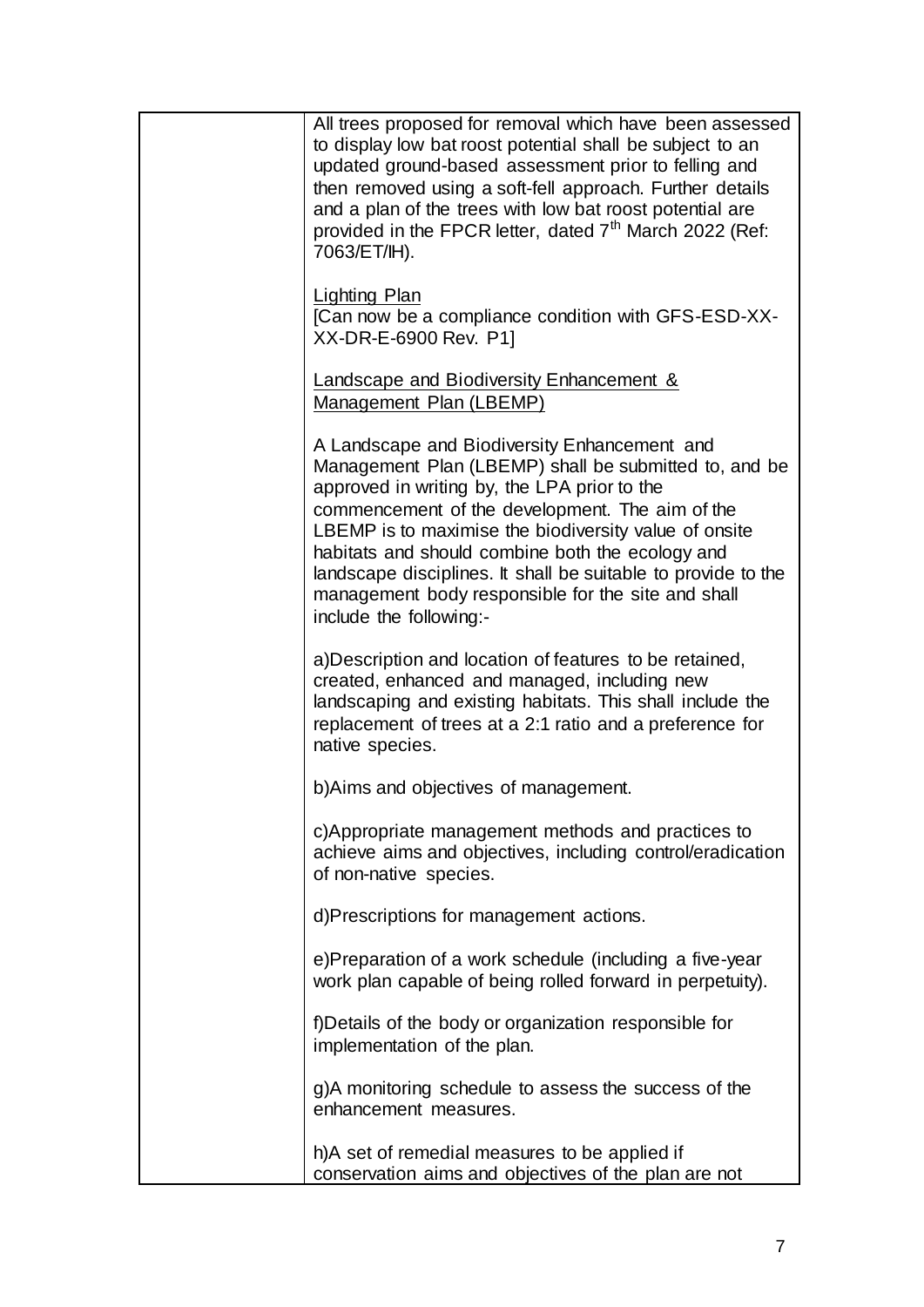|                    |                 | being met.                                                                                                                                                                                                                                                                                                                                                                                                                                                                                                                                                                                                                                                                                                                                                                                 |
|--------------------|-----------------|--------------------------------------------------------------------------------------------------------------------------------------------------------------------------------------------------------------------------------------------------------------------------------------------------------------------------------------------------------------------------------------------------------------------------------------------------------------------------------------------------------------------------------------------------------------------------------------------------------------------------------------------------------------------------------------------------------------------------------------------------------------------------------------------|
|                    |                 | i)Habitat enhancements including bat boxes, bird boxes,<br>habitat piles/deadwood.                                                                                                                                                                                                                                                                                                                                                                                                                                                                                                                                                                                                                                                                                                         |
|                    |                 | j)Requirement for a statement of compliance upon<br>completion of planting and enhancement works.                                                                                                                                                                                                                                                                                                                                                                                                                                                                                                                                                                                                                                                                                          |
|                    |                 | The LBEMP shall also include details of the legal and<br>funding mechanism(s) by which the long-term<br>implementation of the plan will be secured by the<br>developer with the management body(ies) responsible for<br>its delivery. The approved plan will be implemented in<br>accordance with the approved details.                                                                                                                                                                                                                                                                                                                                                                                                                                                                    |
| <b>Tree</b><br>Ltd | <b>Heritage</b> | No objections subject to conditions including schedule of<br>arboricultural works and submission of a tree protection<br>plans including protection measures.                                                                                                                                                                                                                                                                                                                                                                                                                                                                                                                                                                                                                              |
|                    |                 | The proposal does involve the removal of several fairly<br>poor and mainly Category C trees. Some of these would<br>probably have had to be removed because of their<br>condition, weak forks, lean etc., even if the proposal did<br>not proceed. The trees for removal all appear to be<br>outside the Conservation Area. The proposal also<br>removes 2 larger Category B trees; T14 a Sycamore,<br>which appear to have declined since the report was<br>written, and T82 Wych Elm (incorrectly identified as<br>English Elm in the report), which is a good healthy<br>specimen. Elms are scarce in this locality and therefore<br>this is a significant loss. However, the tree may succumb<br>to Dutch Elm Disease and so this is probably not a<br>reason to refuse this proposal. |
|                    |                 | The site is situated adjacent to a woodland and so the<br>removal of these trees will not significantly detract from<br>the wooded nature of the site. I would like to see<br>replacement trees planted to improve the woodland as<br>mitigation.                                                                                                                                                                                                                                                                                                                                                                                                                                                                                                                                          |
|                    |                 | The proposal has some minor encroachments into the<br>root protection areas of T6, T66 and G4 and suitable<br>precautions would need to be taken to avoid damage to<br>these retained trees. The survival of these trees could be<br>ensured by using special measures and Arboricultural<br>Supervision. Details of the work should be outlined in<br>an Arboricultural Method Statement.                                                                                                                                                                                                                                                                                                                                                                                                 |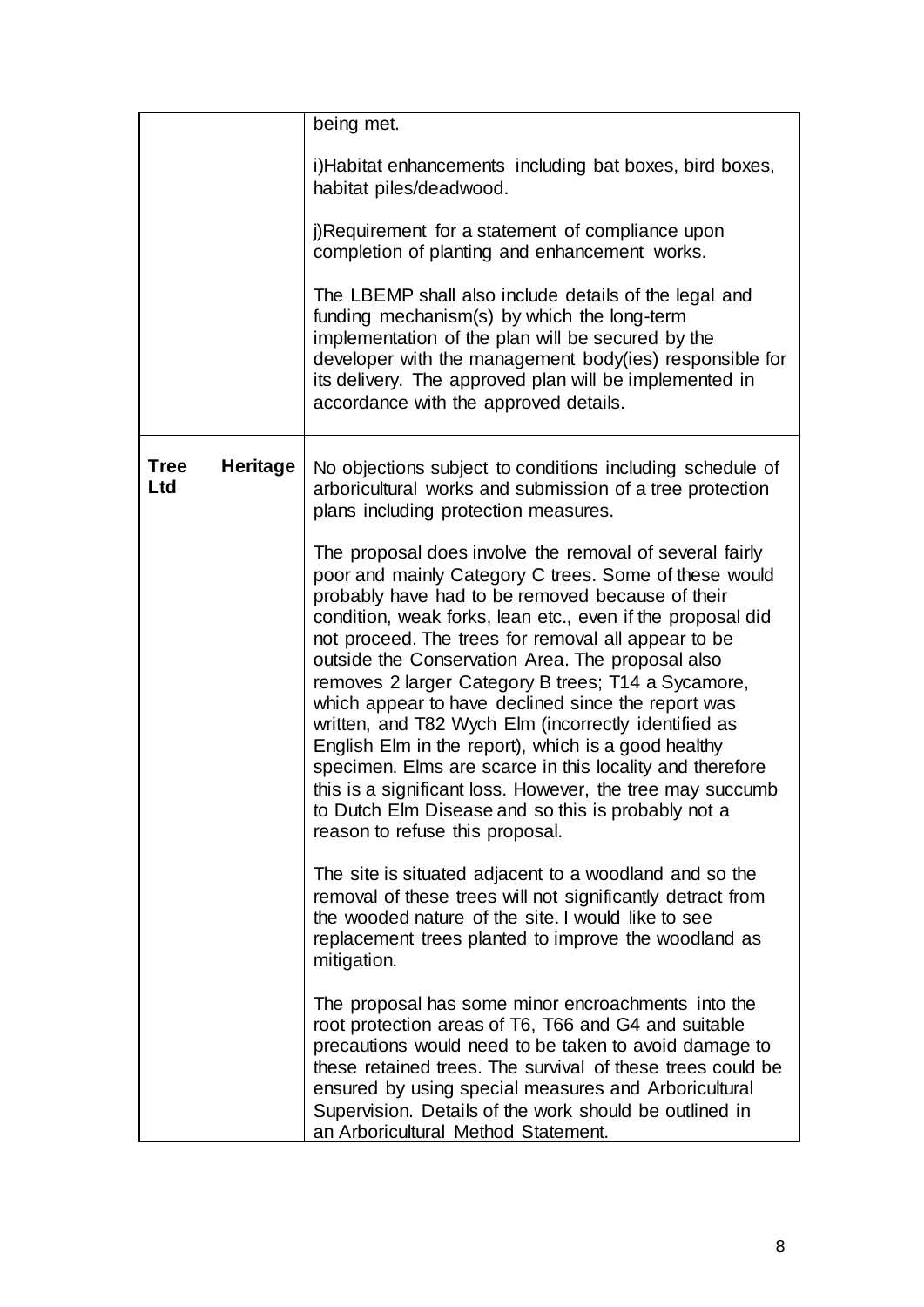| <b>HPBC</b><br>Environmental<br><b>Health</b> | No objections subject to conditions:                                                                                                                                                                                                                                                                                                                                                                                                                                                                                                                                                                                                                        |
|-----------------------------------------------|-------------------------------------------------------------------------------------------------------------------------------------------------------------------------------------------------------------------------------------------------------------------------------------------------------------------------------------------------------------------------------------------------------------------------------------------------------------------------------------------------------------------------------------------------------------------------------------------------------------------------------------------------------------|
|                                               | <b>CONDITIONS</b>                                                                                                                                                                                                                                                                                                                                                                                                                                                                                                                                                                                                                                           |
|                                               | 1. No fixed external plant or equipment shall be installed<br>without the written prior permission of the Local Planning<br>Authority.                                                                                                                                                                                                                                                                                                                                                                                                                                                                                                                      |
|                                               | 2. The total sound level from external fixed plant or<br>equipment shall not exceed the following sound levels at<br>the nearest residential receptor when measured or<br>assessed in accordance with BS4142:2014:                                                                                                                                                                                                                                                                                                                                                                                                                                          |
|                                               | O 41dB LAeq, 1hr during daytime 07:00-23:00hrs<br>O 26dB, LAeq, 15min during the night-time 23:00-<br>07:00hrs                                                                                                                                                                                                                                                                                                                                                                                                                                                                                                                                              |
|                                               | 3. If during development any contamination or evidence<br>of likely contamination is identified that has not previously<br>been identified or considered, then the applicant shall<br>submit a written scheme to identify and control that<br>contamination. This shall include a phased risk<br>assessment carried out in accordance with the procedural<br>guidance of the Environmental Protection Act 1990 Part<br>IIA, and appropriate remediation proposals, and shall be<br>submitted to the Local Planning Authority without delay.<br>The approved remediation scheme shall be implemented<br>to the satisfaction of the Local Planning Authority. |
|                                               | 4. No development shall take place until monitoring at the<br>site for the presence of ground/landfill gas and a<br>subsequent risk assessment has been carried out in<br>accordance with a scheme to be agreed with the Local<br>Planning Authority. The results of the monitoring shall be<br>submitted to the Local Planning Authority as soon as they<br>are available.                                                                                                                                                                                                                                                                                 |
|                                               | If the presence of ground/landfill gas is confirmed, or<br>there is evidence that migration of ground/landfill gas is<br>likely to occur, development shall not commence until<br>satisfactory remedial measures have been taken to<br>control and manage the gas and to monitor the<br>effectiveness of these measures. All such measures shall<br>be agreed in writing by the Local Planning Authority<br>before development.                                                                                                                                                                                                                             |
|                                               | 5. Unless prior permission has been obtained in writing<br>from the Local Planning Authority, all noise-generating                                                                                                                                                                                                                                                                                                                                                                                                                                                                                                                                          |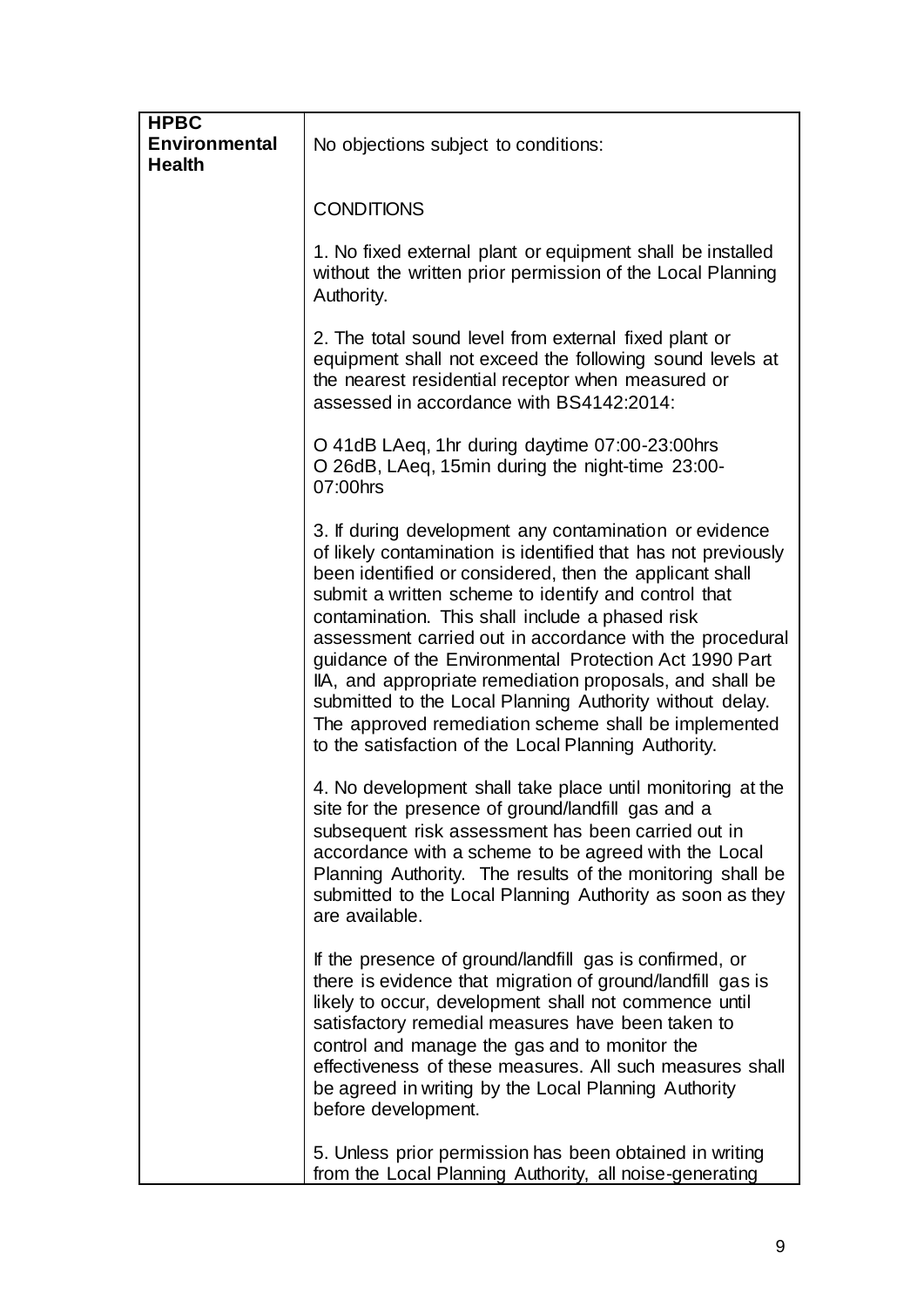|                                                                   | activities shall be restricted to the following times of<br>operations.                                                                                                                                                                                                                                                                                                                                                                                                                                                                                                                                                                     |
|-------------------------------------------------------------------|---------------------------------------------------------------------------------------------------------------------------------------------------------------------------------------------------------------------------------------------------------------------------------------------------------------------------------------------------------------------------------------------------------------------------------------------------------------------------------------------------------------------------------------------------------------------------------------------------------------------------------------------|
|                                                                   | • 08:00 - 18:00 hours (Monday to Friday);<br>• 08:00 - 13:00 hours (Saturday)<br>. No working is permitted on Sundays or Bank Holidays.<br>• All deliveries to the site shall be limited to within the<br>above hours.                                                                                                                                                                                                                                                                                                                                                                                                                      |
|                                                                   | In this condition, a noise-generating activity is defined as<br>any activity (for instance, but not restricted to, building<br>construction/demolition operations, refurbishing and<br>landscaping) which generates noise that is audible at the<br>site boundary.                                                                                                                                                                                                                                                                                                                                                                          |
|                                                                   | 6. There shall be no visible dust emissions beyond the<br>site boundary associated with demolition/construction<br>works undertaken at the site. In controlling dust on site,<br>the contractor shall have due regard to the Building<br>Research Establishment Document 'Control of Dust from<br>Construction and Demolition Activities' (BR456) and the<br>Institute of Air Quality Managements 'Assessment of dust<br>from demolition and Construction' (2014).                                                                                                                                                                          |
|                                                                   | 7. Prior to demolition/ construction commencing, the<br>Developer shall have in place an environmental<br>management plan. This shall detail:                                                                                                                                                                                                                                                                                                                                                                                                                                                                                               |
|                                                                   | O Techniques and control measures to minimise noise<br>O Techniques and control measures to minimise dust<br>O Methods to be employed to monitor dust and noise<br>during demolition/ construction<br>O Complaints procedure for dealing with complaints<br>made to the developer in relation to impacts from noise or<br>dust during demolition or construction<br>O Communications plan for informing neighbouring<br>properties of the schedule of works and the developer<br>contact details in the event of complaints<br>O Instruction/ training to be given to site workers/<br>contractors to minimise emissions of dust and noise. |
| <b>HPBC</b><br><b>Operational</b><br><b>Services</b><br>(Leisure) | No comments received at time of writing                                                                                                                                                                                                                                                                                                                                                                                                                                                                                                                                                                                                     |
| <b>HPBC</b><br><b>Regeneration</b>                                | No comments received at time of writing                                                                                                                                                                                                                                                                                                                                                                                                                                                                                                                                                                                                     |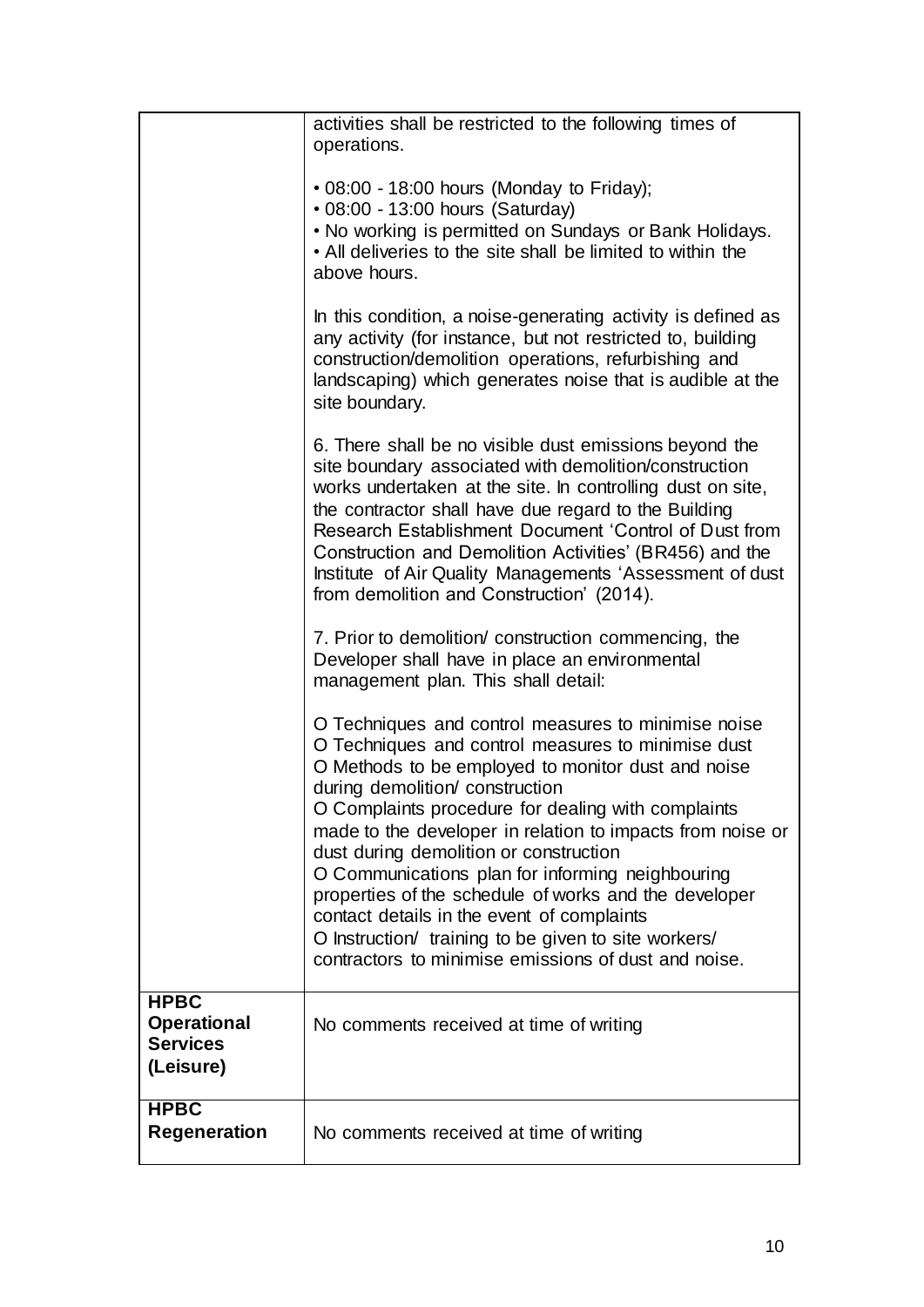| <b>HPBC</b><br><b>Planning Policy</b>                         | No comments received at time of writing                                                                                                                                        |
|---------------------------------------------------------------|--------------------------------------------------------------------------------------------------------------------------------------------------------------------------------|
| <b>HPBC</b><br><b>Service</b><br><b>Commissioning</b><br>Team | No comments received at time of writing                                                                                                                                        |
| <b>AES Waste</b>                                              | No objection.                                                                                                                                                                  |
| <b>United Utilities</b>                                       | No objections subject to conditions requiring detailed<br>surface water drainage scheme has been submitted to<br>and agreed in writing prior to commencement of<br>development |

## **7. OFFICER ASSESSMENT**

- 7.1 The determination of a planning application is to be made pursuant to section 38(6) of the Planning and Compulsory Purchase Act 2004, which is to be read in conjunction with section 70(2) of the Town and Country Planning Act 1990.
- 7.2 Section 38(6) requires the local planning authority to determine planning applications in accordance with the development plan, unless there are material circumstances which 'indicate otherwise'. Section 70(2) provides that in determining applications the local planning authority "shall have regard to the provisions of the Development Plan, so far as material to the application and to any other material considerations." The Development Plan consists of the High Peak Local Plan Policies Adopted April 2016.
- 7.3 Other material considerations include the National Planning Policy Framework (NPPF) and National Planning Policy Guidance (NPPG). Paragraph 11 of the NPPF explains that at the heart of the Framework is the presumption in favour of sustainable development. For decision makers this means that when considering development proposals which accord with the development plan, they should be approved without delay, but where the development plan is absent, silent or relevant policies are out of date, grant planning permission unless any adverse impacts would significantly and demonstrably outweigh the benefits when assessed against the policies in the NPPF taken as a whole.

## **Principle of Development**

7.4 The site lies within the built-up area boundary of Glossop; one of the larger Market Towns that sit at the top of the settlement hierarchy under Local Plan (LP) Policy S2. Policy S2 identifies Glossop as a settlement which will be the focus for new development.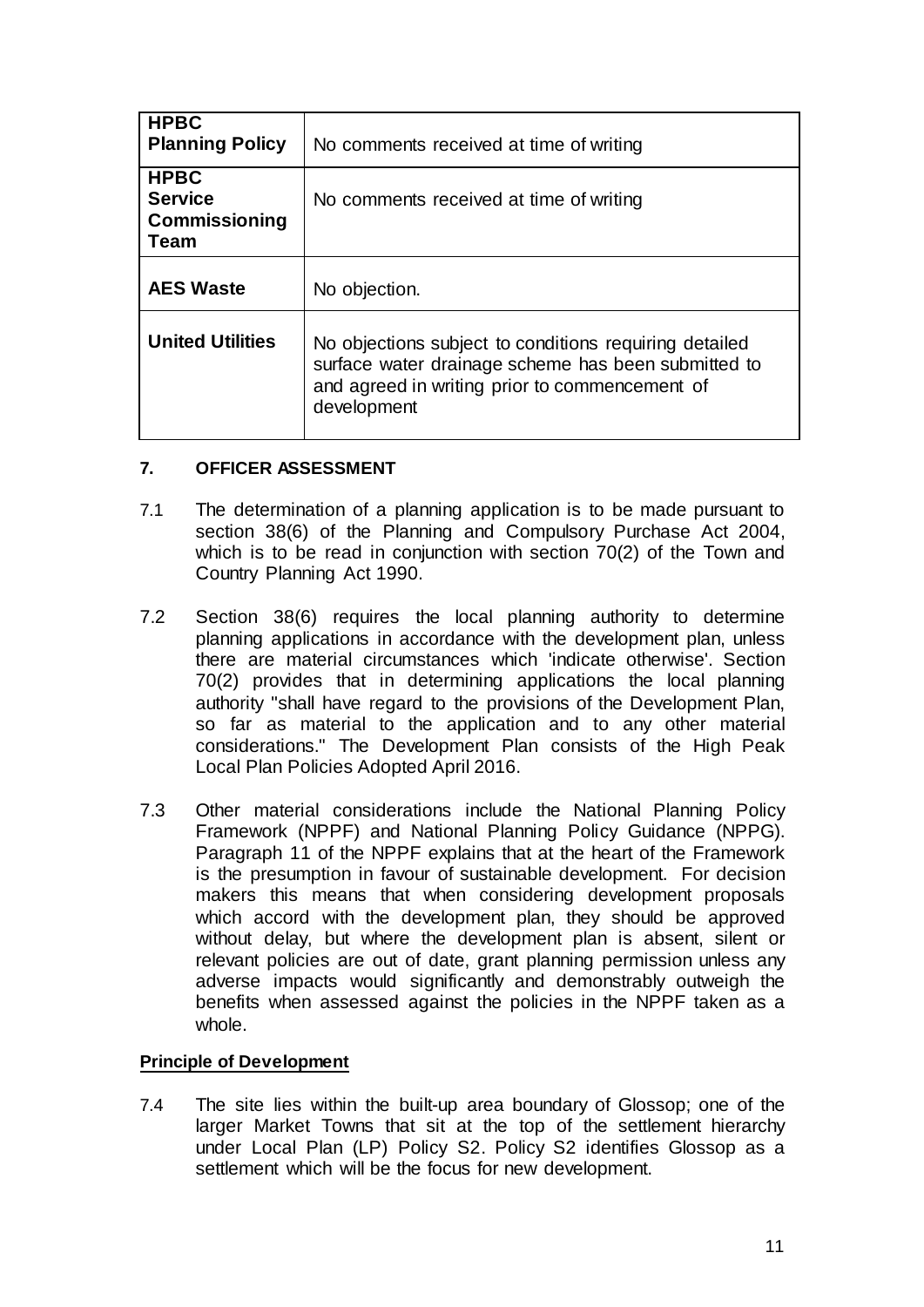- 7.5 The site contains a number of existing structures and permanent hard standing (previously developed land) and is not directly constrained by any sensitive statutory designation.
- 7.6 This application seeks permission for the redevelopment and enhancement of key emergency service infrastructure on previously developed land. Policy CF3 supports the provision of new facilities which support the health and wellbeing of local communities, ensuring the delivery of adequate infrastructure and services to serve the development needs of the plan area.
- 7.7 The principle of development is therefore fully supported subject to detailed consideration of all relevant technical considerations which are assessed below.

#### **Planning Considerations**

#### **Design, Character and Assessment**

- 7.8 LP Policy S1 sets out a number of sustainability principles which all new development proposals should incorporate in order to make a positive contribution towards the sustainability of communities and to protect, and where possible enhance the environment.
- 7.9 LP Policy EQ6 states that all development should be well designed to respect and contribute positively to the character, identity and context of High Peak's townscapes, having regard to matters of scale, height, density, layout, appearance and materials.
- 7.10 The High Peak Design Guide SPD (2018) provides further useful design guidance with regards to context and the use of traditional materials.
- 7.11 Chapter 12 of the NPPF contains relevant policies aimed at creating high quality design. Paragraph 130 of the National Planning Policy Framework (NPPF) states amongst other matters that new development should add to the overall quality of the area, be visually attractive as a result of good architecture and sympathetic to the surrounding built environment.
- 7.12 The existing Fire Station dates from the early 1970's and has a functional practical appearance, with buildings finished in a rather unsympathetic peddle-dash render.
- 7.13 The plans supported by visual montages in the Design and Access Statement show the new Fire Station to have a logical layout, with the main Engine Shed and staffing quarters located centrally within the plot with the training smoke tower positioned to the rear at the side of the car park.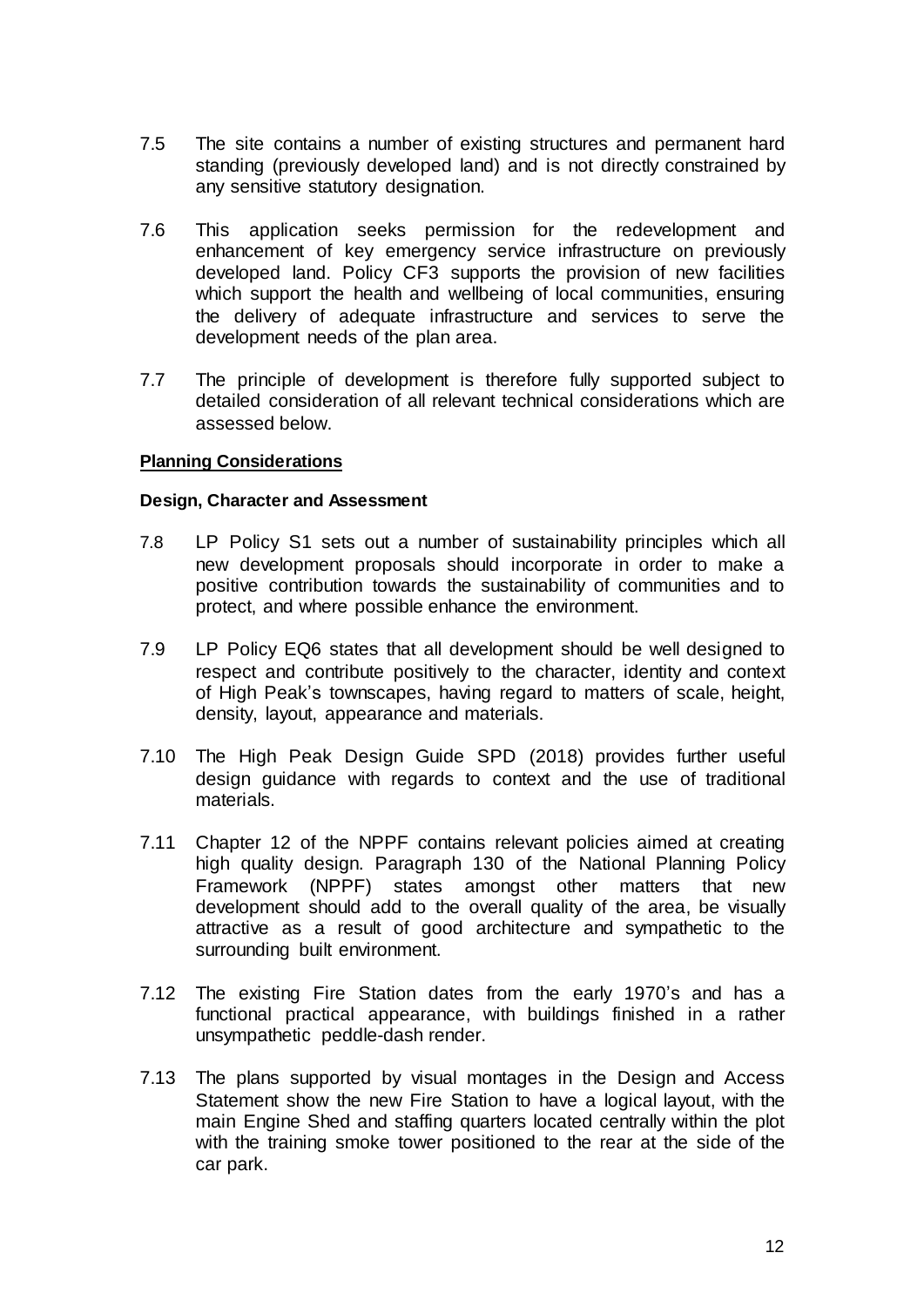- 7.14 The buildings are to be constructed and finished in a mixture of stone and white render and is considered to offer a modern high quality design whilst also referencing the traditional materials seen throughout the High Peak.
- 7.15 The Engine Shed and main Fire Station buildings are of a modest scale and complement each other with symmetrical shallow mono-pitched roof which is considered to further enhance the visual qualities of the development.
- 7.16 The Smoke Tower and associated buildings to the rear are constructed of a traditional stone which, alongside the new Fire Station and Engine Shed buildings, are considered to represent a significant enhancement in the visual aesthetics of the site. Whilst the tower would be located closer to Charlestown Road, it would not be unduly prominent given its siting behind the group of mature trees and behind the main Fire Station buildings. Accordnlgy there would be no adversely affect the wider character and appearance of the area.
- 7.17 In summary, the proposed development is considered to respond positively to its surroundings and comprises a high quality design with regards to scale, height, massing and visual appearance, resulting in an overall enhancement in visual amenity. The development is therefore considered to be in accordance with Local Plan Policies S1 and EQ6, the High Peak Design Guide SPD, and relevant paragraphs under Chapter 12 of the NPPF.

## **Public and Residential Amenity**

- 7.18 LP Policy EQ6 requires all new development to have a satisfactory relationship with existing land and buildings to protect the amenity of the area, which includes residential amenity of neighbouring properties. Aspects of residential amenity include impacts such as a loss of sunlight, overshadowing and overbearing impacts, loss of outlook, and loss of privacy.
- 7.19 LP Policy EQ10 seeks to ensure that people and the environment are protected from adverse impacts relating to issues including air pollution, noise, light pollution or any other nuisance or harm to amenity, by securing appropriate mitigation by way of planning conditions and obligations.
- 7.20 Paragraph 130 of the NPPF states that planning should create places with a high standard of amenity for existing and future users.
- 7.21 Paragraph 183 of the NPPF states that planning policies and decisions should ensure that a site is suitable taking account of ground conditions and risks arising from instability and contamination.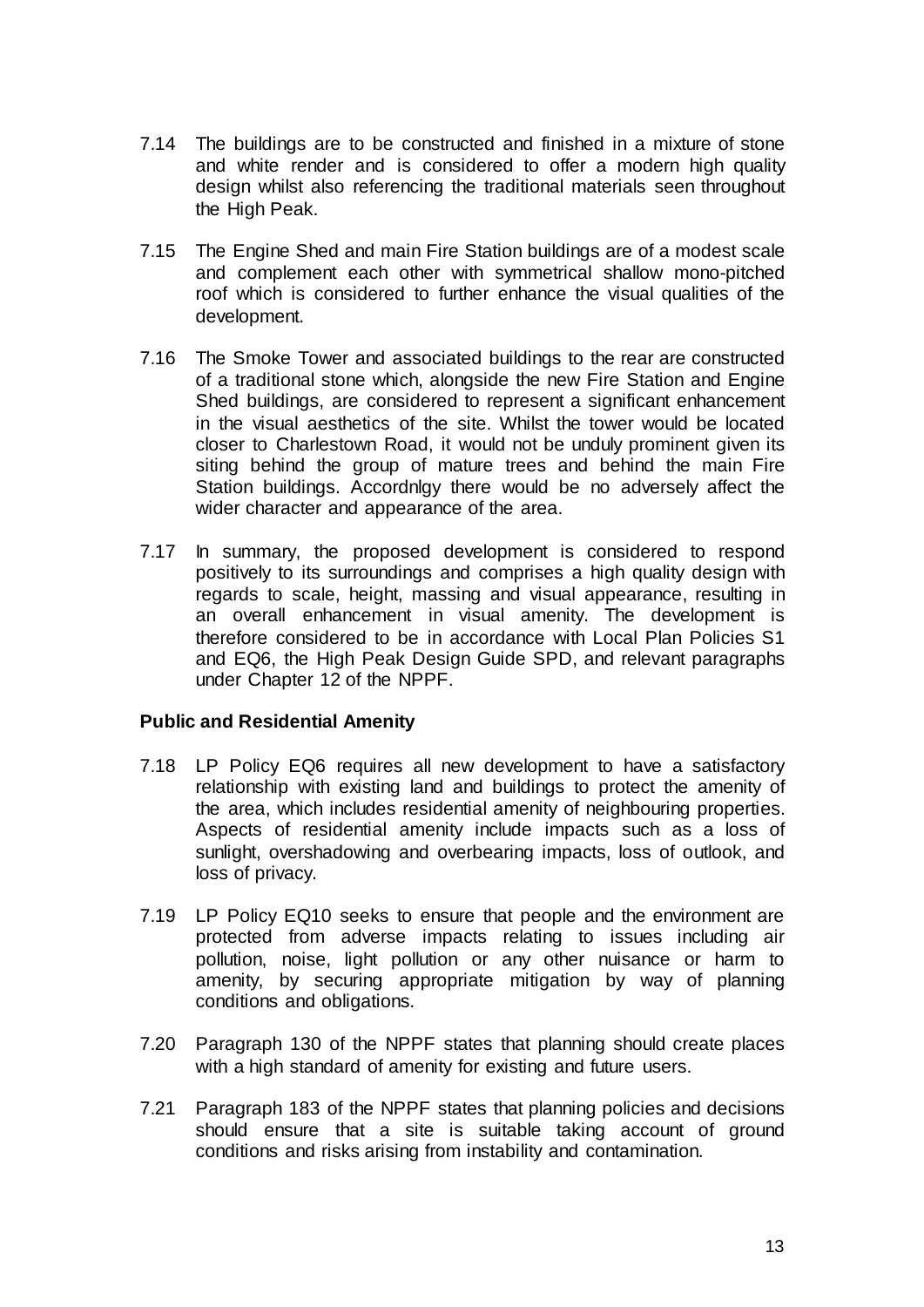- 7.22 Paragraph 185 of the NPPF states that policies and decisions should also ensure that new development is appropriate for its location taking into account the likely effects of pollution and health, living conditions and the natural environment, and that development should (amongst other things) mitigate and reduce potential adverse impacts resulting from noise from new development and limit the impact of light pollution on local amenity
- 7.23 Due to the nature of the site, the applicant was advised to submit a Land Contamination Report and a Noise Assessment in order to ensure that no adverse harm to public and residential amenity would arise.
- 7.24 These documents, together with all other supporting information, has been reviewed by the Council's Environmental Health Officer, who and has confirmed that there are no objection subject to relevant conditions relating to noise levels, land contamination, gas risk, demolition, demolition and construction including working hours and an environmental management plan.
- 7.25 Turning to potential impacts on residential amenity, the site is bounded to the north-east by a row of four properties that are within the control of the Fire Station, which is subject to a separate application under HPK/2022/0028. The six properties that were previously owned by the Fire Station and sold on the open market stand in excess of 100m from the site. This distance is more than sufficient to ensure that there would be no adverse impact on the amenities of these neighbours.
- 7.26 The recommended conditions are considered to be sufficient to preserve both public and residential amenity throughout the construction/demolition phase and subsequent operational phase upon completion. The application is therefore considered to comply with Local Plan Policies EQ6 and EQ10, and relevant paragraphs under Chapter 12 and 15 of the NPPF.

## **Setting of Heritage Assets**

- 7.27 Section 72(1) of the Town and Country Planning (Listed Buildings and Conservation Areas) Act 1990 states that with respect to any buildings or land in a conservation area, special attention shall be paid to the desirability of preserving or enhancing the character and appearance of that area.
- 7.28 LP Policy EQ7 has regard to the Built and Historic Environment and states that the Council will conserve heritage assets in a manner appropriate to their significance, taking into account the desirability of sustaining and enhancing their significance to ensure that development proposals contribute positively to the character of the built and historic environment.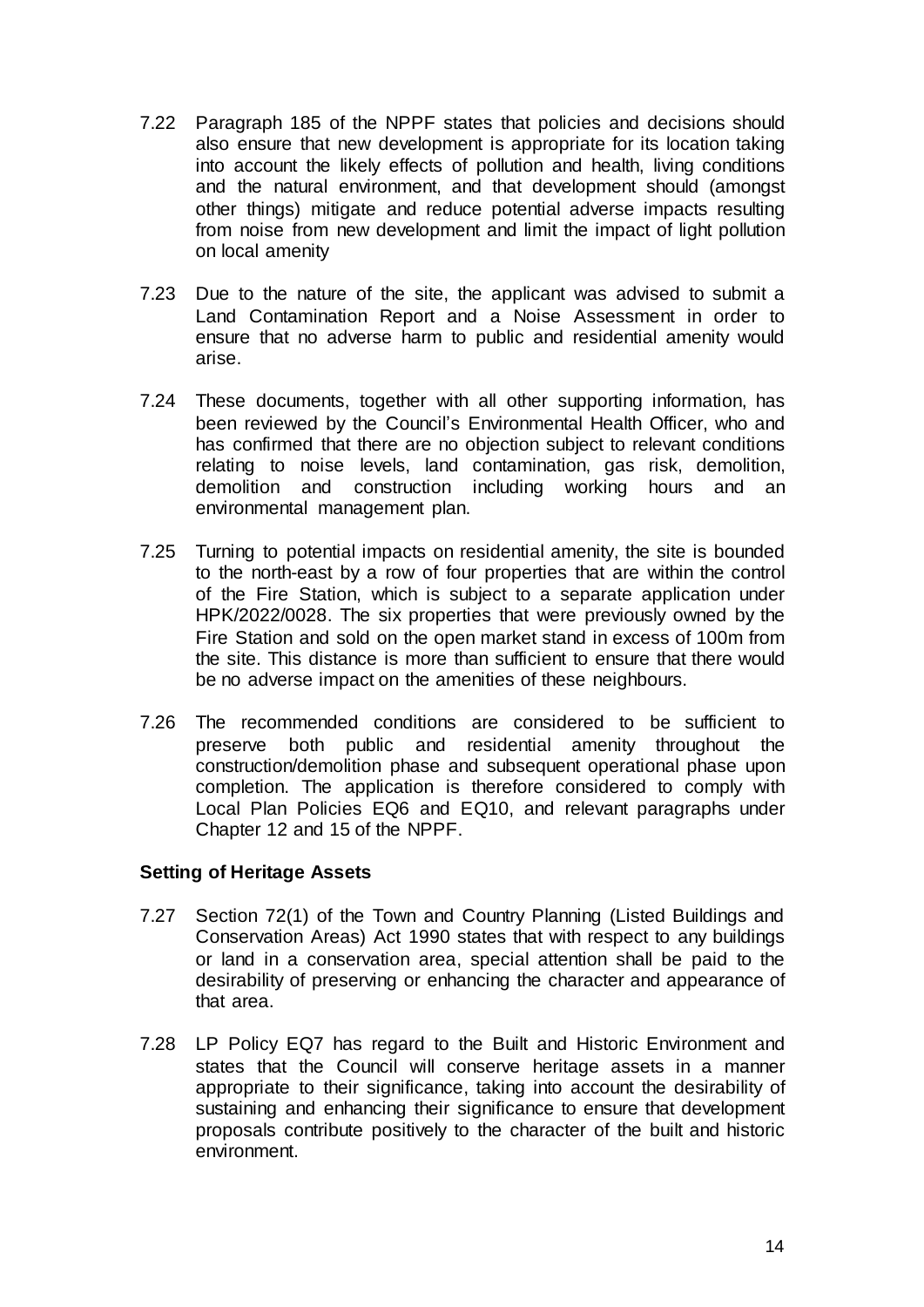- 7.29 Chapter 16 of the NPPF contains the relevant restrictive policies relating to heritage conservation. Paragraphs 199-202 sets out how a local planning authority should assess the significance of a heritage asset and assess the potential impact of a development proposal on that asset. Where a proposal will lead to substantial harm or total loss of a designated heritage asset, local planning authorities should refuse consent unless there are substantial public benefits that outweigh that harm. Where a development proposal will lead to less than substantial harm, this harm should be weighed against the public benefits.
- 7.30 The site borders the Whitfield Conservation Area on its eastern side boundary which at its closest point is defined by a large mature wooded area.
- 7.31 The Council has a duty to consider the potential impacts of a development proposal on the setting of an adjacent Conservation Area, as well as proposals that lie within them.
- 7.32 The current Fire Station complex is a brownfield site with urban characteristics that contains buildings of a low visual aesthetic quality. The proposed replacement buildings are of a high quality design that is considered to positively enhance the overall visual qualities of the site. As such, it is considered that the setting of the Whitfield Conservation Area would be enhanced, in accordance with Local Plan Policy EQ7, relevant restrictive policies relating to heritage conservation under Chapter 16 of the NPPF, and Section 72 of the Act 1990.

# **Ecology**

- 7.33 LP Policy EQ5 requires all new development proposals to demonstrate that all protected species and habitats within the site will not be adversely affected and seeks to promote a nett gain in biodiversity by securing appropriate mitigation and ecological enhancements where appropriate.
- 7.34 Chapter 15 of the NPPF contains the relevant national planning policies relating to the conservation and enhancement of the natural environment. Paragraph 180 requires applications to demonstrate that no adverse harm to ecological assets would result from proposed development and that appropriate mitigation can be provided including an overall nett gain in biodiversity.
- 7.35 Given that the site is surrounded by mature woodland, the applicant was advised to submit a Preliminary Ecological Appraisal together with any further surveys as recommended.
- 7.36 The Ecological Appraisal supporting the application prepared by FPCR, alongside an External Lighting Strategy has found that the proposals would not impact on any statutory or non-statutory ecological designation. The report identifies that the loss of an area of trees will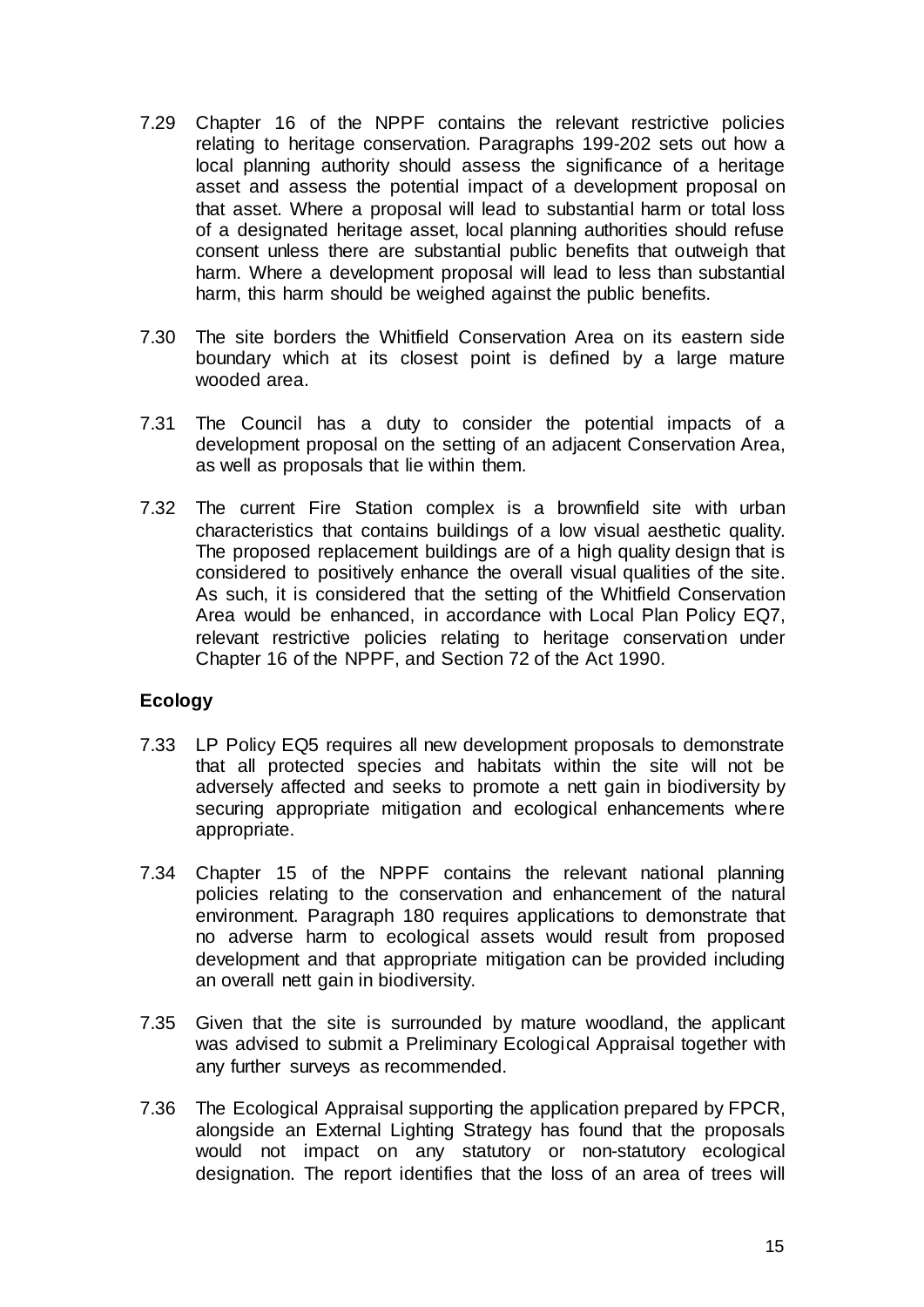be appropriately compensated for through the Landscape and Biodiversity Enhancement and Management Plan, secured by way of condition. All documentation has been reviewed by Derbyshire Wildlife Trust who have confirmed that there are no objections subject to appropriate compliance and pre-commencement conditions relating to nesting birds, tree removal, lighting, and ecological management.

- 7.37 The applicant has submitted a Habitat Creation Note which confirms the applicant's intention to prepare a detailed landscape and planting scheme which includes replacement tree planting.
- 7.38 Subject to appropriate conditions, it is considered that all matters relating to ecological assets and the requirement for appropriate mitigation and nett biodiversity gain have been addressed, in accordance with Local Plan Policy EQ5 and relevant paragraphs under Chapter 15 of the NPPF.

#### **Trees**

- 7.39 LP Policy EQ9 seeks to protect existing trees, woodland and hedgerows which will be achieved by requiring that existing woodlands, healthy, mature trees and hedgerows are retained and integrated within the proposed development unless the need for and benefits of the development clearly outweigh their loss. The policy also requires developments where appropriate to provide replacement planting at a ratio of 2:1
- 7.40 Chapter 15 of the NPPF contains the relevant national planning policies relating to the conservation and enhancement of the natural environment.
- 7.41 The application has been accompanied by a Tree Schedule, a Tree Survey Plan, and an Arboricultural Report prepared by FPCR. The redevelopment of the site would involve the removal of several fairly poor and mainly Category C trees, some of which would likely have required removal because of their condition, even if the proposed development did not proceed. All trees proposed to be removed lie outside of the Conservation Area boundary.
- 7.42 Two larger more sensitive Category B trees (T14 a sycamore, and T82 – a wych elm) which are found to be in a good healthy condition would be removed to facilitate the new buildings. The Tree Officer notes that Elms are scarce in this locality and therefore this is considerable loss, before going on to report that the tree may succumb to Dutch Elm Disease.
- 7.43 The consultation comments conclude by stating that the proposed tree removal would be unlikely result in any harmful impacts to the overall character and setting of the woodland, and that replacement planting should be secured by way of an appropriate condition.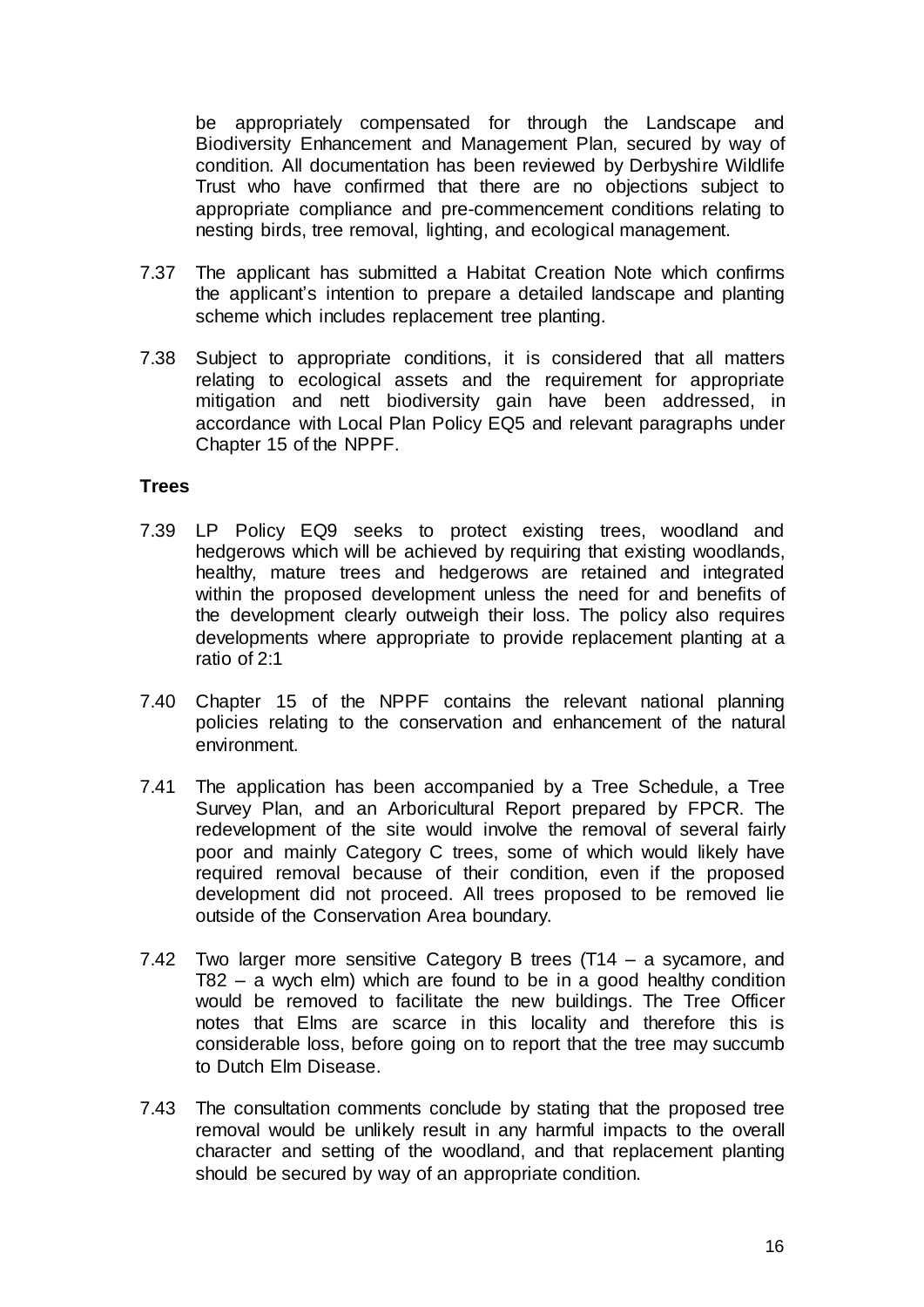7.44 Subject to such appropriate conditions, whilst it is acknowledged that there would be some harm to the existing tree cover, due to the loss of 2no. Category B trees, it is the view of Officers that subject to an acceptable planting schedule there would not be any conflict with Local Plan Policy EQ9. A condition will be imposed to secure replacement planting. In any event, the significant public benefits resulting from the upgrade of essential local infrastructure is considered to outweigh any loss of moderately sensitive trees in the overall planning balance.

#### **Parking Provision and Highway Safety**

- 7.45 LP Policy CF6 seeks to ensure that development can be safely accessed in a sustainable manner and that all new development is located where it can be satisfactorily accommodated within the existing highway network. Off-street parking provision should be provided in accordance with guidelines set out under Appendix 1 of the Local Plan.
- 7.46 Paragraph 110 of the NPPF states that in assessing applications for development, a safe and suitable access should be achieved for all users. Paragraph 111 goes on to state that development should only be prevented or refused on highway grounds if there would be an unacceptable impact on highway safety, or the residual cumulative impacts on the road network would be severe.
- 7.47 The Fire Station benefits from direct access to the public highway, which would not be altered. DCC Highways were consulted as part of a pre-application process who advised that the replacement station would be unlikely to significantly alter traffic generation and that all works associated with the new buildings would be within the existing confines of the Fire Station. As the development does not involve any alteration to the existing vehicular access, no highway safety concerns area raised.
- 7.48 The pre-application comments from DCC Highways also noted that the site appears to provide adequate off-street parking and turning areas to the rear, and that the 2no. public rights of way in close proximity to the site appear to be unaffected.
- 7.49 The proposed layout is broadly consistent with that considered at the pre-application stage. The Highways Authority have referred to previous comments and have raised no objections.
- 7.50 As such, it is considered that the proposed replacement Fire Station and associated development would not result in any adverse harm to highway safety or generate any additional traffic to adversely harm the local road network. Accordingly, the development would comply with Local Plan Policy CF6 and paragraph 110 of the NPPF.

## **Flood Risk and Drainage**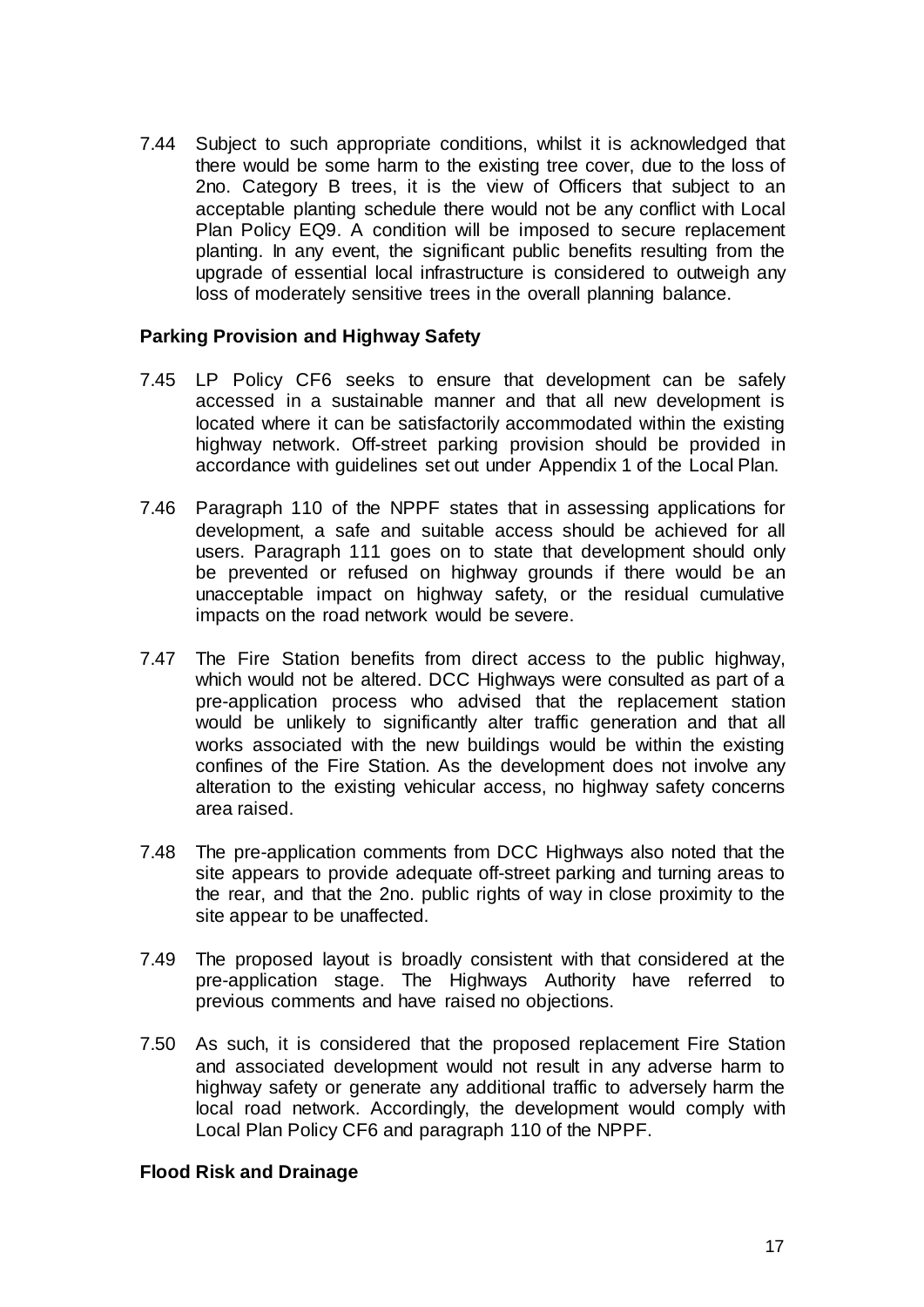- 7.51 LP Policy EQ11 refers to Flood Risk Management and requires all applications to demonstrate that the proposed development will not give rise to any unacceptable increase in flood risk either on site or elsewhere in the Borough.
- 7.52 Chapter 14 of the NPPF contains the relevant national policies relating to the tackling of climate change including flood risk.
- 7.53 The site is situated within Flood Zone 1 and as such is not at risk of flooding from any river. However, given the nature of the application (Major Development) the applicant has submitted a Flood Risk Assessment prepared by OEC Consulting Engineers Ltd, alongside a Drainage Strategy.
- 7.54 The supporting information has been reviewed by the Lead Local Flooding Authority, who initially could not provide formal comment until further details regarding run off rates had been supplied.
- 7.55 Further details were duly received and forward to the LLFA for comment, who subsequently confirmed that there are no objections subject to appropriate drainage and surface water run off conditions.
- 7.56 As such, subject to appropriate conditions, it is considered that the application has satisfactorily considered and addressed flood risk and drainage matters, demonstrating compliance with Local Plan Policies EQ11 and relevant paragraphs under Chapter 14 of the NPPF.

## **Planning Balance and Conclusions**

- 7.57 LP Policy S1a reflects the presumption in favour of sustainable development set out within the National Planning Policy Framework (NPPF). It states that planning applications that accord with relevant policies in the Local Plan will be approved without delay.
- 7.58 Paragraph 11 of the NPPF sets out the presumption in favour of sustainable development. For decision taking, this means approving development proposals that accord with an up-to-date development plan without delay; or, where there are no relevant development plan policies, or the policies which are most important for determining the application are out-of-date, granting permission, unless:
	- the application of policies in this Framework that protect areas or assets of particular importance provides a clear reason for refusing the development proposed; or
	- any adverse impacts of doing so would significantly and demonstrably outweigh the benefits, when assessed against the policies in this Framework taken as a whole.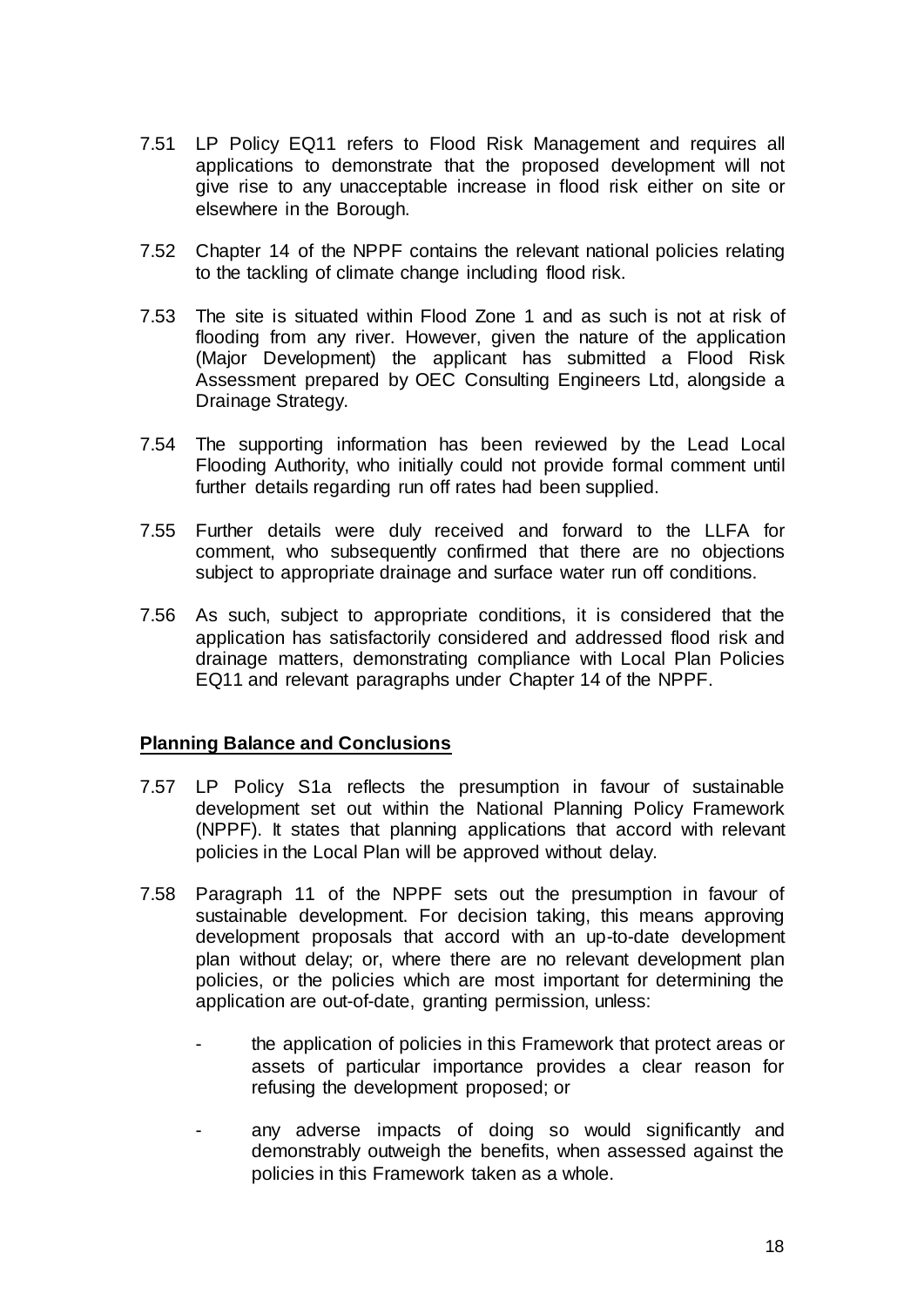- 7.59 The application seeks full planning permission for the demolition of the existing Glossop Fire Station and its redevelopment, consisting of a new Fire Station, Engine Shed, and Training Smoke Tower, together with associated hard standing and engineering works.
- 7.60 The proposed development will provide a much needed upgrade to essential local infrastructure on a brownfield site and complies with the aims and objectives of Local Plan Policy CF3 and the policies contained within Chapter 8 and 11 of the Framework.
- 7.61 All technical considerations with regards to residential amenity, the setting of the Whitfield Conservation Area, drainage and flood risk, ecological assets, trees and highway safety have been satisfactorily addressed subject to compliance with conditions as recommended by relevant consultees.
- 7.62 It is acknowledged that the proposal would result in the loss of a number of lower quality trees and the removal of two more sensitive trees. However, subject to a detailed re-planting scheme that provides a ratio of two new trees for every one lost, it is considered that the application will not conflict with Local Plan Policy EQ9.
- 7.63 In conclusion, the application is considered to constitute a sustainable form of development and subject to appropriate conditions as set out below, is recommended for approval.

# **8. RECOMMENDATIONS**

# **A. Approve subject to Conditions**

- 1 3 Year Time Limit
- 2 Approved Plans
- 3 Detailed Schedule of Materials to be submitted to and agreed by the Local Planning Authority. Development to be carried out in accordance with approved details.
- 4 No development shall take place until a detailed design and associated management and maintenance plan of surface water drainage for the site. Development to be carried out in accordance with approved details.
- 5 No development shall take place until a detailed assessment that demonstrates that the proposed destination for surface water accords with drainage hierarchy. Development to be carried out in accordance with approved details.
- 6 No development shall commence until details of how additional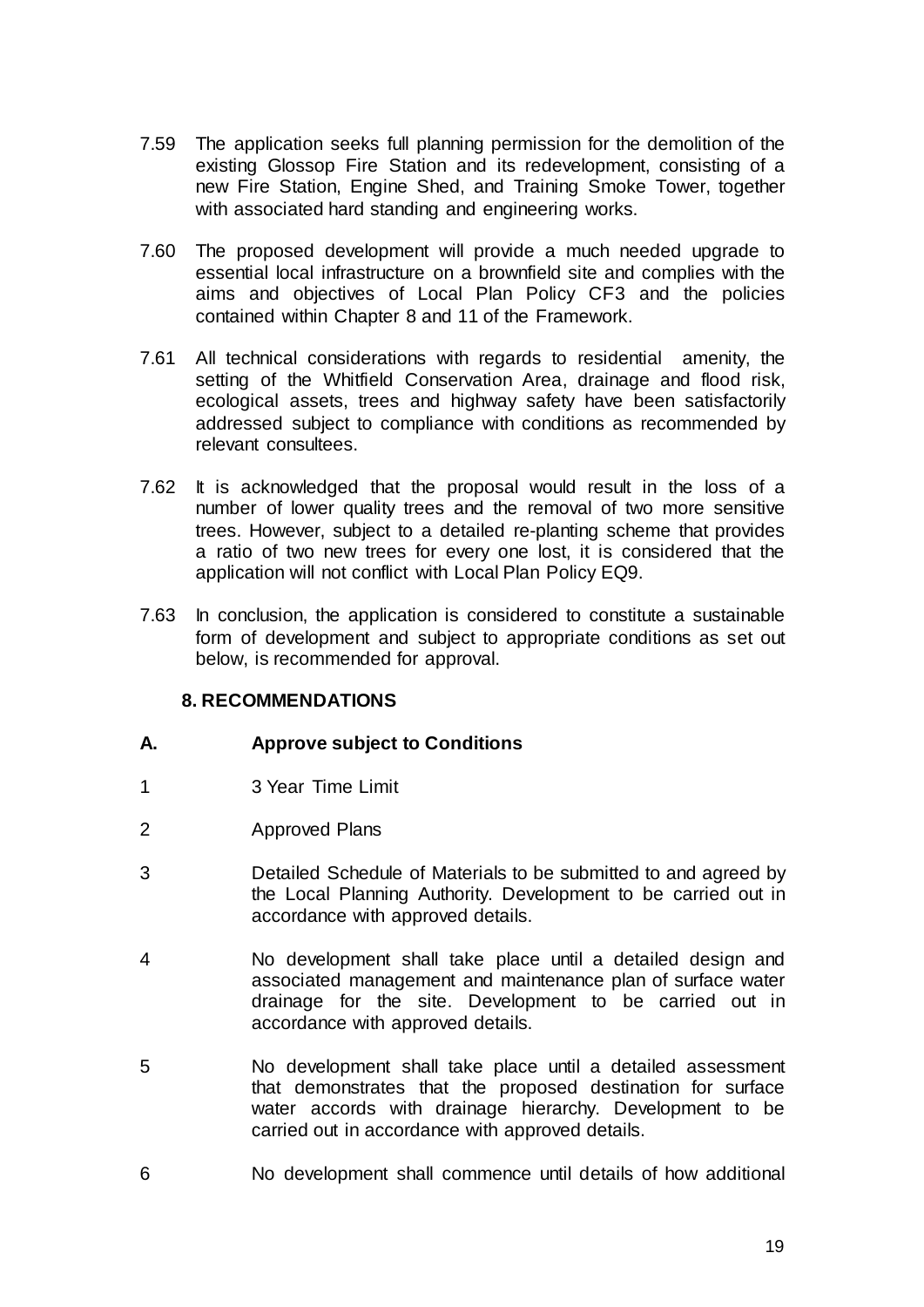surface water from the site will be avoided during construction. Development to be carried out in accordance with approved details.

- 7 Prior to development coming into use, a verification report shall be submitted confirming drainage design has been constructed as per approved details.
- 8 No fixed external plant or equipment without prior written consent of LPA
- 9 Maximum noise levels from external fixed plant or equipment
- 10 **If during development any contamination or evidence of likely** contamination is identified that has not previously been identified a written scheme to identify and control such contamination shall be submitted including phased risk assessment and appropriate remediation. Development shall be carried out in accordance with approved details.
- 11 No development shall take place until a scheme for monitoring at the site for the presence of ground/landfill gas and a subsequent risk assessment has been submitted to and approved in writing by the LPA and carried out in accordance with approved details.
- 12 Hours of construction and deliveries to be limited to:
	- 08:00 18:00 hours (Monday to Friday);
	- 08:00 13:00 hours (Saturday)
	- No working is permitted on Sundays or Bank Holidays.
	- All deliveries to the site shall be limited to within the above hours
- 13 No visible dust emissions beyond the site boundary.
- 14 No development shall commence until an Environmental Management Plan has been submitted to and approved in writing by the LPA. Development shall be carried out in accordance with approved details.
- 15 Novegetation clearance between 1<sup>st</sup> March 31<sup>st</sup> August
- 16 All trees proposed for removal which have been assessed to display low bat roost potential shall be subject to an updated ground-based assessment prior to felling and then removed using a soft-fell approach. Further details and a plan of the trees with low bat roost potential are provided in the FPCR letter, dated 7th March 2022 (Ref: 7063/ET/IH).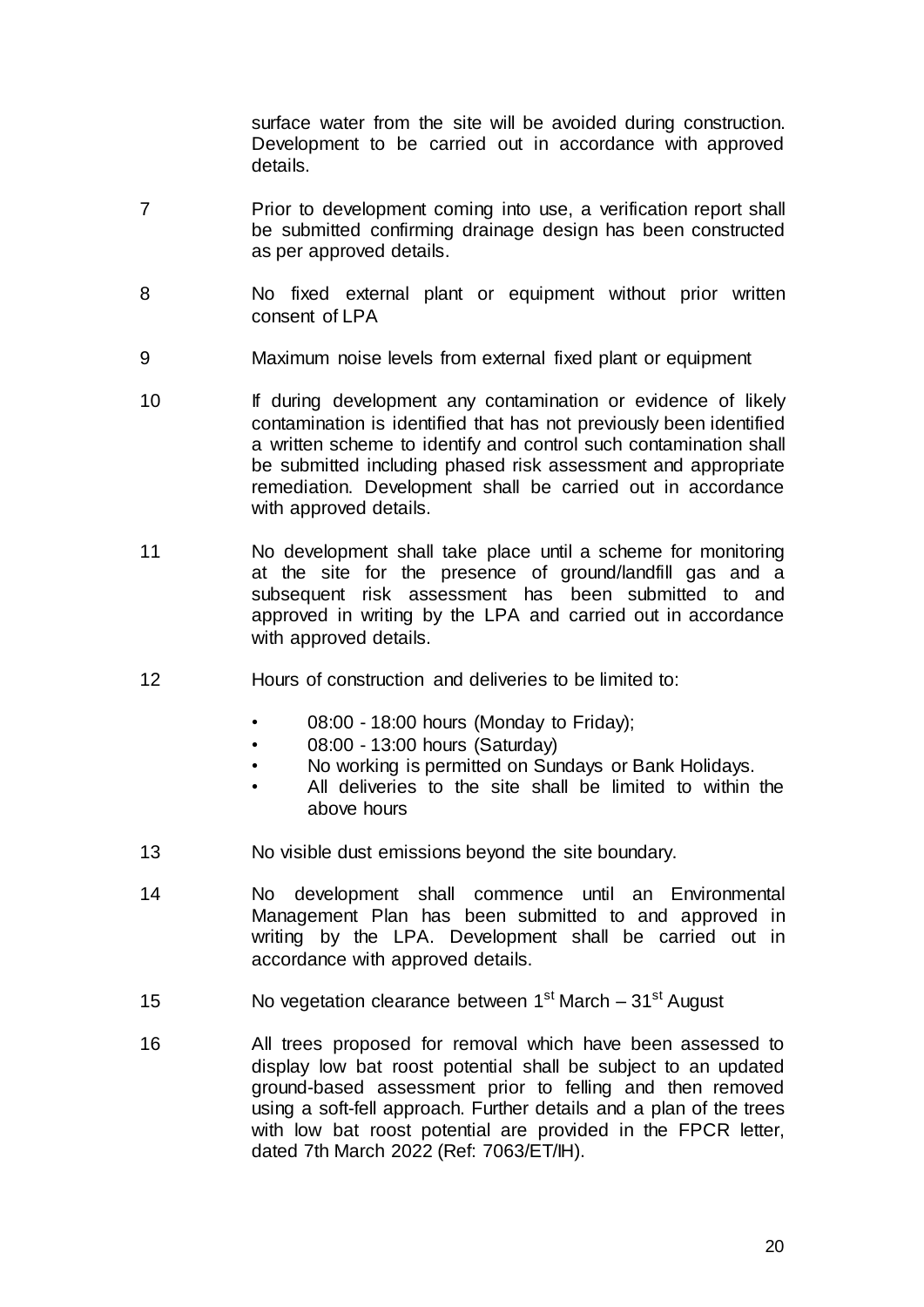- 17 Development shall be carried out in accordance with the approved Lighting Plan
- 18 Prior to commencement of development, a Landscape and Biodiversity Enhancement & Management Plan shall be submitted to and be approved by LPA. Development to be carried out in accordance with approved plan.
- 19 Prior to commencement of development, schedule of arboriculture works detailing the trees to be removed and any tree work necessary to facilitate the development shall be submitted to and agreed in writing. Development to be carried out in accordance with approved details.
- 20 Prior to commencement of development, a detailed Tree Protection Plan shall be submitted to and agreed in writing by the Local Planning Authority. Development shall be carried out in accordance with approved details.
- 21 Prior to commencement of development, an Arboricultural Method Statement including Arboricultural Supervision an Arboricultural Monitoring shall be submitted to and agreed in writing by the Local Planning Authority. Development shall be carried out in accordance with approved details.
- 22 Prior to commencement of development including demolition and site clearance a detailed scheme of replacement planting shall be submitted to and agreed with the Local Planning Authority. Development shall be carried out in accordance with approved details.

**B. In the event of any changes being needed to the wording of the Committee's decision (such as to delete, vary or add conditions/informative/planning obligations or reasons for approval/refusal) prior to the decision being issued, the Operations Manager – Development Services has delegated authority to do so in consultation with the Chairman of the Committee, provided that the changes do not exceed the substantive nature of the Committee's decision.**

This recommendation is made following careful consideration of all the issues raised through the application process and thorough discussion with the applicants. In accordance with Paragraph 187 of the NPPF the Case Officer has sought solutions where possible to secure a development that improves the economic, social and environmental conditions of the area.